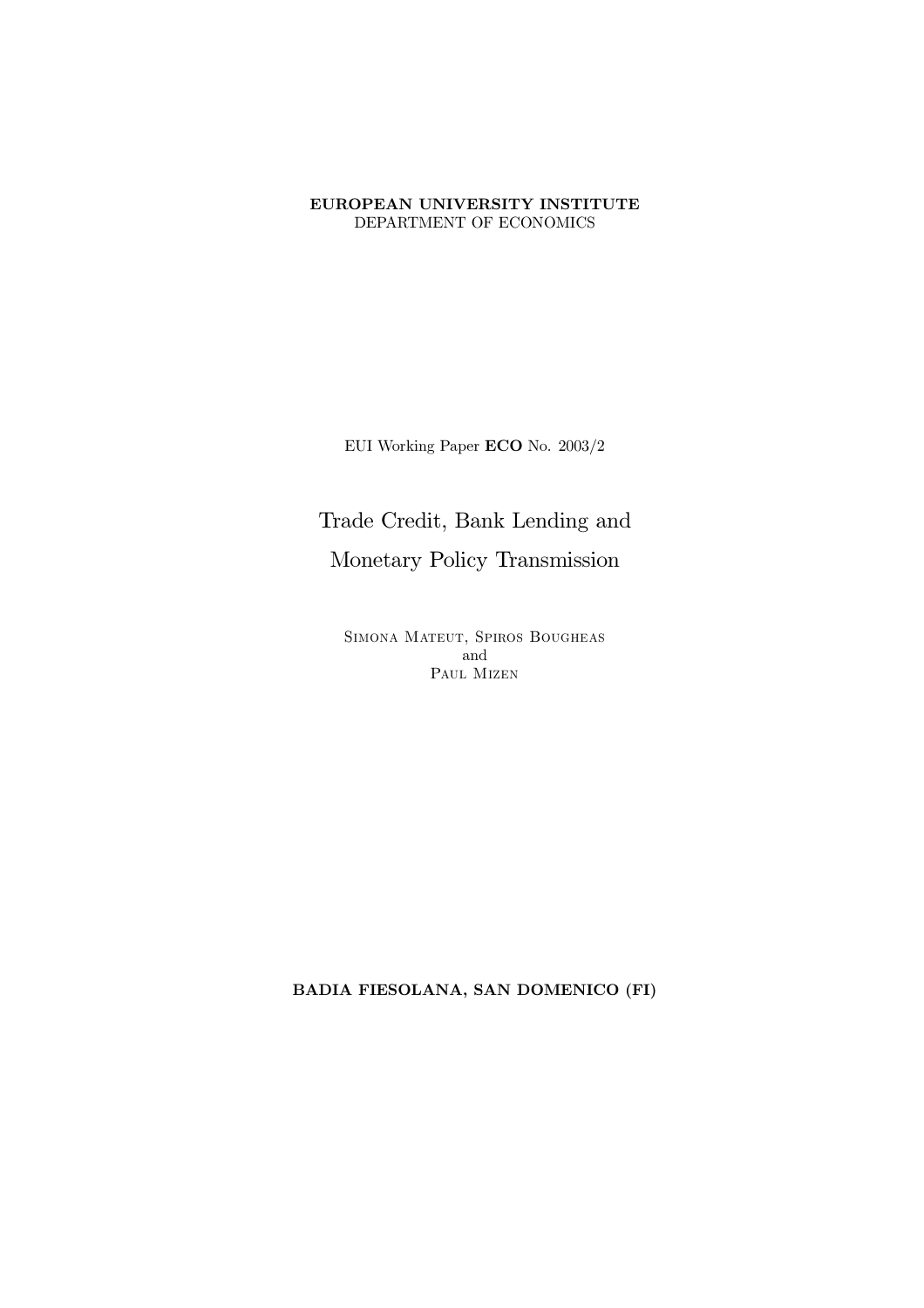All rights reserved. No part of this paper may be reproduced in any form without permission of the author(s).

©2003 Simona Mateut, Spiros Bougheas and Paul Mizen Published in Italy in March 2003 European University Institute  $% \left\vert \cdot \right\rangle$ Badia Fiesolana $\,$ I-50016 San Domenico (FI) Italy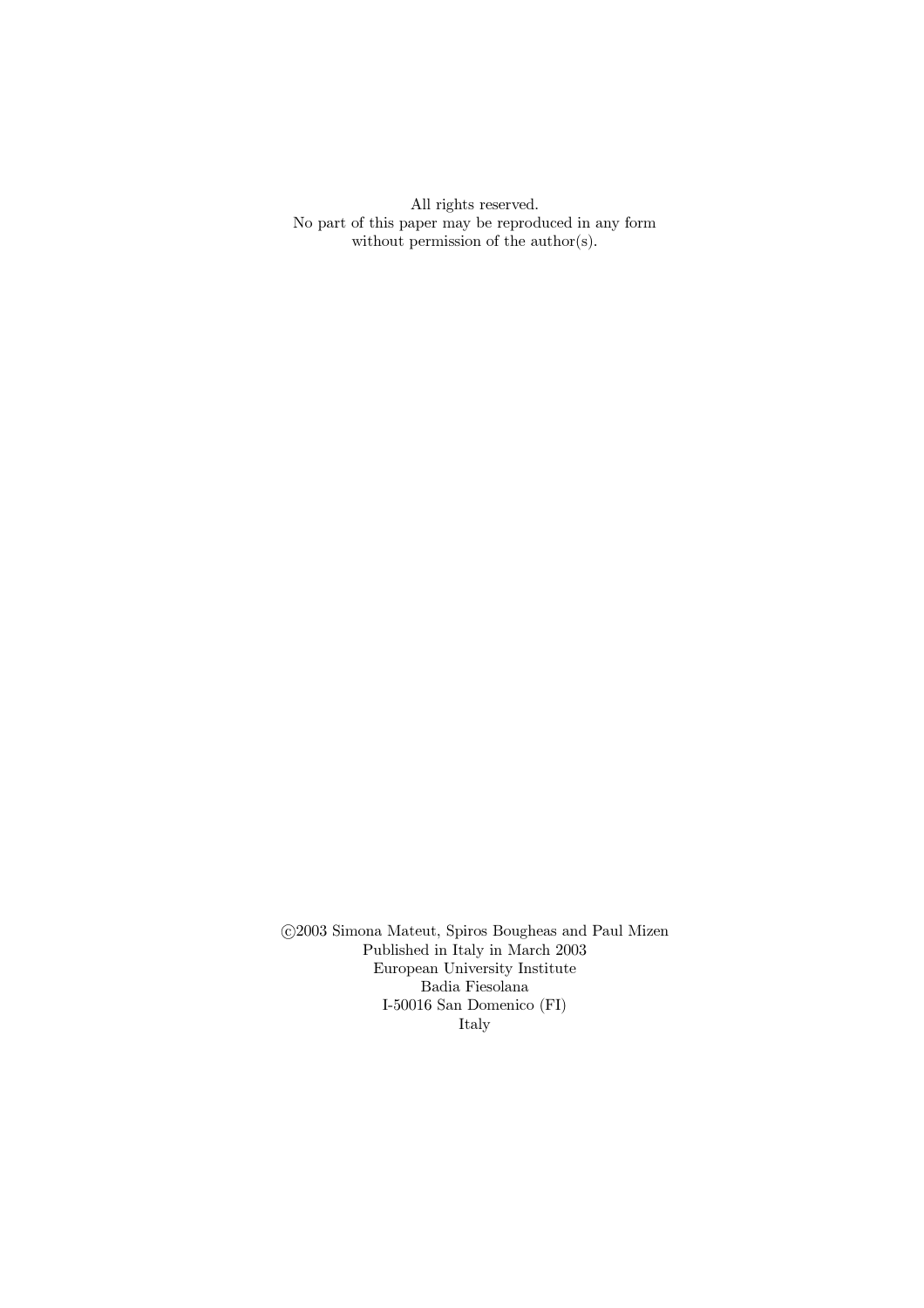# Trade Credit, Bank Lending and Monetary Policy Transmission

Simona Mateut<sup>a, b</sup>, Spiros Bougheas<sup>a</sup>, Paul Mizen<sup>a,∗†</sup>

 $a<sup>a</sup>$ School of Economics, University of Nottingham University Park, Nottingham, NG7 2RD, United Kingdom

 ${}^{b}$ University of Siena, Piazza San Francesco 7, 53100 Siena, Italy

October 2002

#### Abstract

This paper investigates the role of trade credit in the transmission of monetary policy. Most models of the transmission mechanism allow the firm to access only financial markets or bank lending according to some net worth criterion. In our model we introduce trade credit as an additional source of funding. We predict that when monetary policy tightens there will be a reduction in market and bank lending, and an increase in trade credit. This is confirmed with an empirical investigation of 16,000 manufacturing firms.

Key Words: Trade Credit, Bank Lending, Monetary Policy Transmission, Credit Channel

JEL Classification Codes: E44, E52

<sup>∗</sup>Corresponding author. E-mail: lezpdm@nottingham.ac.uk

<sup>†</sup>The first author acknowledges the financial support from Experian plc through the Experian Centre for Economic Modelling while a visiting scholar at the University of Nottingham. The third author is Deputy Director of the Experian Centre and is currently Jean Monnet Fellow at the European University Institute, Florence. We acknowledge beneficial comments from Frank Hahn, participants at the Scottish Economic Society Conference 2002, and the Portuguese Financial Network 2002. Any remaining errors are our own.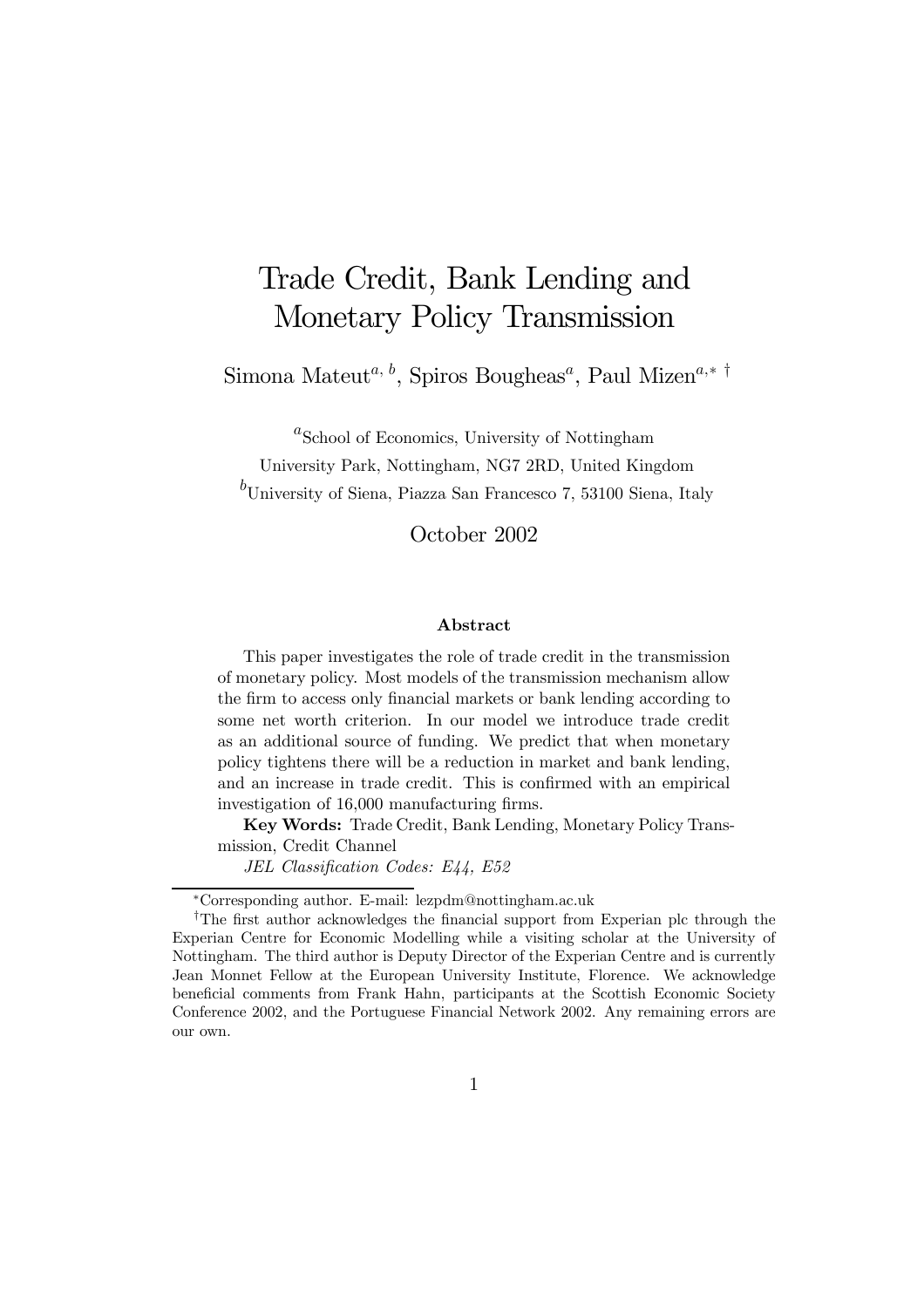# 1 Introduction

Recent research has ensured that market imperfections have a central place in the transmission of monetary policy through the credit channel. When there is imperfect information, alternative types of credit cannot be regarded as perfect substitutes and hence the choice of external finance on the part of the firm, and the availability and price of external funds offered by financial intermediaries will depend on factors such as the strength of firms' balance sheets. This has introduced the broad credit channel view, extensively surveyed in Gertler (1988), Hubbard (1995) and Kashyap and Stein (1994). Some firms with characteristics that prevent effective access to alternative markets for funds such as corporate paper or bond markets may be particularly dependent on bank finance under these circumstances and this gives rise to the bank lending channel.

It has been a characteristic of this literature to think of market finance and bank finance as the two available external finance options. For example theoretical research has been developed to allow bank lending and a capital market to co-exist even though the former is more expensive (see Besanko and Kanatas (1993), Bolton and Freixas (2000), Diamond (1991), Holmstrom and Tirole (1997), Repullo and Suarez (2000) and Hoshi, Kashyap and Scharfstein (1993)). In these papers, capital market imperfections mean that access is denied to the capital market for firms with a weak financial position. These models predict that periods of monetary tightening will mostly affect financially weak firms (usually small firms) by restricting their access to bank lending and will cause a proportionate decline in aggregate investment, which has been corroborated by disaggregated data in Gertler and Gilchrist (1994) and Oliner and Rudebush (1996).

In this paper we consider another important source of external finance for firms, namely trade credit. According to a Federal Reserve Board Study by Elliehausen and Wolken (1993) trade credit represents about 20% of non-bank non-farm businesses ' liabilities, and up to 35% of total assets. A later study by Rajan and Zingales (1995) calculated that trade credit represented 17.8% of total assets for all American firms in 1991. In many other countries, such as Germany, France and Italy, trade credit represents more than a quarter of total corporate assets. And in the United Kingdom 70 per cent of total short term debt (credit extended) and 55 per cent of total credit received by firms comprised trade credit (Kohler, Britton and Yates, 2000). Eigthy per cent of all firms use trade credit according to a review by Atanasova and Wilson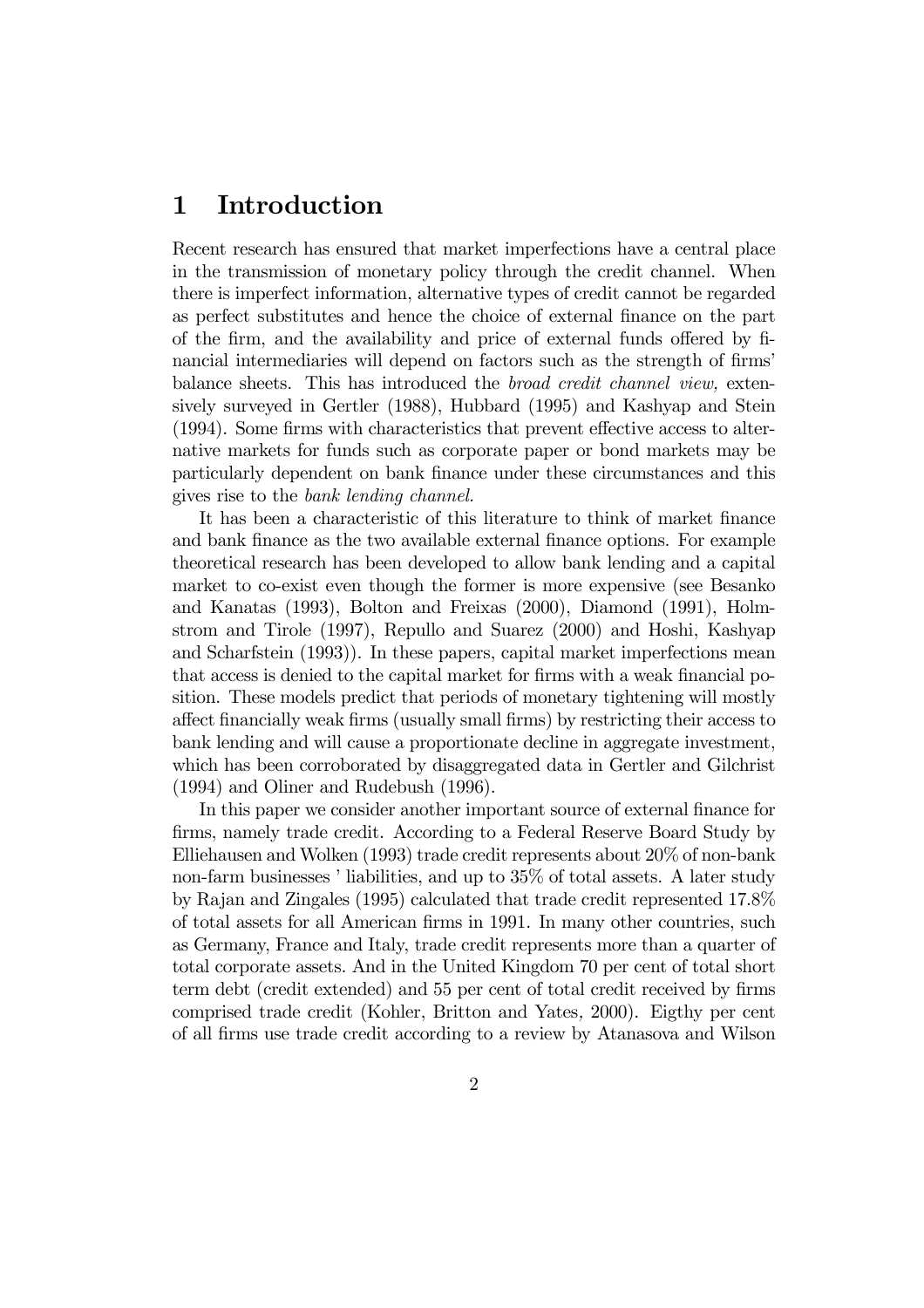(2002), and the scale of trade credit usage is much increased during periods of monetary contractions.

Meltzer (1960) was the first to suggest that a *trade credit channel* might be a substitute for the bank lending channel, but from a theoretical point of view the implications of trade credit for the broad credit channel view have not yet been explored. Existing theoretical works are mostly concerned with explaining the use of trade credit. For example, Ferris (1981) and Schwartz (1974) have suggested that trade credit provides transactions services to firms, and Cunat (2001) demonstrates that, in the context of limited enforceability of debts, firms may use both trade credit and bank credit when the supplier and the buyer engage in specific production processes. Other papers have explained why trade credit is extended at all. Jain (2001) argues that nonfinancial firms extend credit to their customers as intermediaries between banks and the ultimate buyers. This supports the conjecture of Biais and Gollier (1997) that the seller's provision of trade credit can provide a valuable signal to the banker that the buyer is worthy of credit, thus mitigating credit rationing. However, these papers do not explain what the consequences might be for corporate finance and monetary policy making if firms take up trade credit when other funds are inaccessible and this puts them at odds with the small empirical literature that attempts to address this question (cf Nielsen, 2002 and Kohler, Britton and Yates, 2000)

In this paper we tie in a theoretical model with the existing empirical evidence. In our theoretical model we incorporate trade credit, bank loans and market funding into a framework that has some similarities with Repullo and Suarez (2000). Like their model the existence of imperfections on the credit market means that firms have access to different sources of external funding according to their initial wealth level (in their case they consider wealth relative to the size of the investment project). We begin by allowing firms access to market finance and bank finance only, and find with Repullo and Suarez (2000), that wealthier firms borrow on the capital market, while intermediately wealthy firms get bank loans, and lower wealth firms fail to obtain any funding for their projects. When we introduce trade credit, firms with little wealth can find funding for their projects by accepting trade credit. Thus instead of a monetary contraction resulting in some firms being refused credit altogether as in our first model and that of Repullo and Suarez (2000), we find monetary tightenings bring about a reduction in total capital market finance and bank lending but trade credit increases to allow them to pursue their projects. As a result trade credit can smooth out the impact of tighten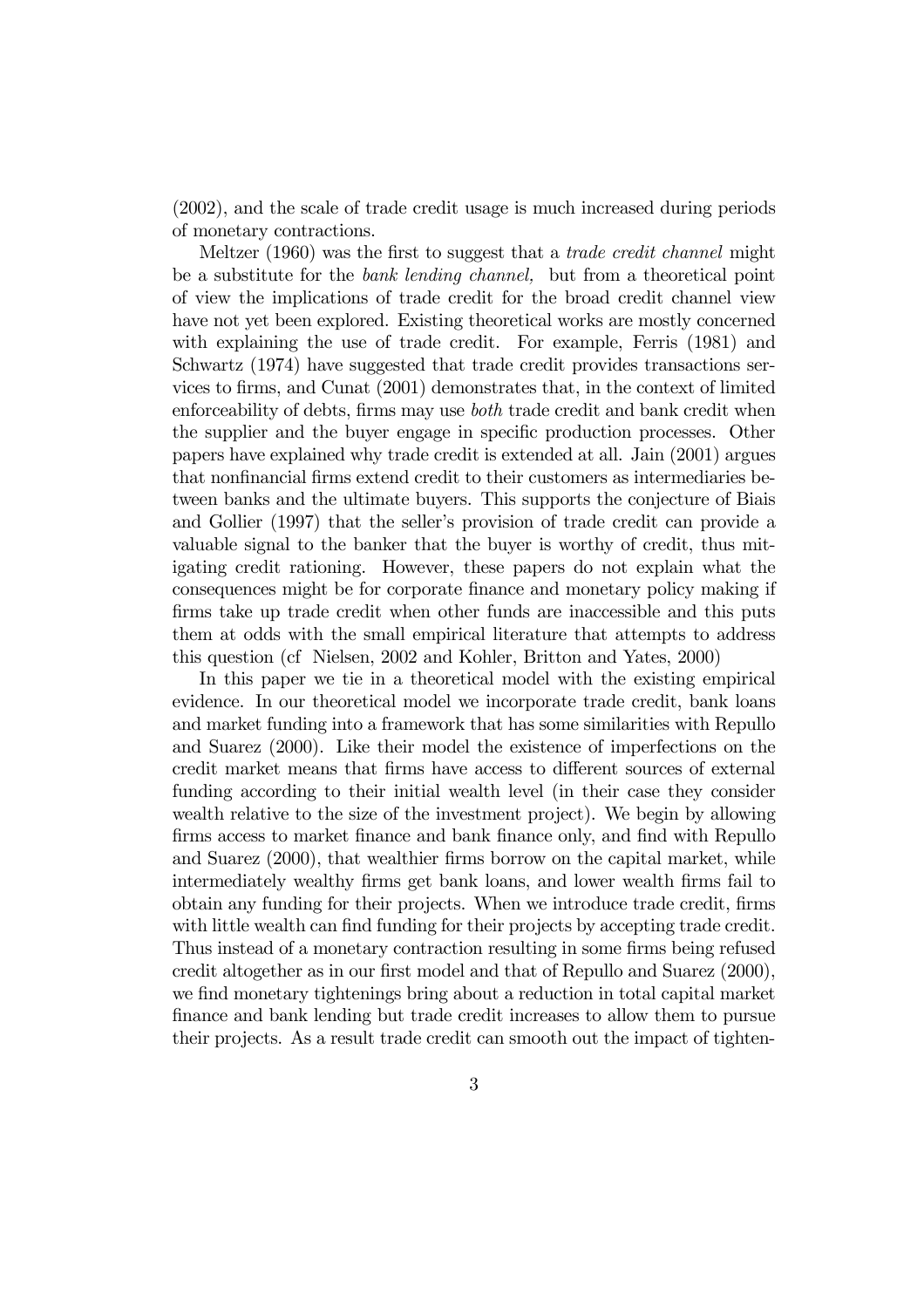ing monetary policy. In the final section of the paper we test our conjectures against data from a panel of 16,000 UK maufacturing firms and confirm that our model predictions are supported.

The rest of the paper is organized as follows. Section 2 presents the general theoretical model without trade credit. Section 3 brings in the trade credit and describes the new distribution of firms over the three credit sources. Section 4 analyzes the impact of a monetary policy tightening in both settings. Section 5 provides some empirical evidence that supports the theoretical predictions of the paper. Finally, section 6 concludes.

### 2 The Model without Trade Credit

Consider a two-sector economy with two dates  $(t = 0, 1)$ . The first sector is competitive and produces an intermediate input. Firms in this sector are not financially constrained. In the second sector there is a continuum of firms (indexed by  $i$ ) that produce a final good using the intermediate input. These firms have an initial endowment of wealth,  $W_i$  (measured in final good units) that differs across firms. Both types of producers are risk-neutral and only consume at  $t = 1$ . At  $t = 0$ , final good producers are also endowed with the following risky technology. They can use one unit of the intermediate good that, at  $t = 1$ , will yield either H units of the final good with probability  $\alpha$  or  $L \leq H$ ) units with probability  $1 - \alpha$ . Alternatively, firms can invest their initial endowment in the market and earn the riskless gross interest rate  $R$  ( $> 1$ ). The market for the intermediate good is competitive and all producers charge a price of P units of the final good. The final good producers are financially constrained. We assume that  $W_i$  is uniformly distributed on the interval  $(0, P)$ .

In the absence of capital market imperfections firms in the final good sector can borrow funds in the capital market at the riskless interest rate. We make the following assumption:

Assumption 1: 
$$
\alpha H + (1 - \alpha)L - PR > 0
$$

Assumption 1 states that the project is socially efficient. Therefore, all firms irrespective of their level of wealth would earn positive profits. However, due to costly verification of realized returns, firms have access to different sources of external funding.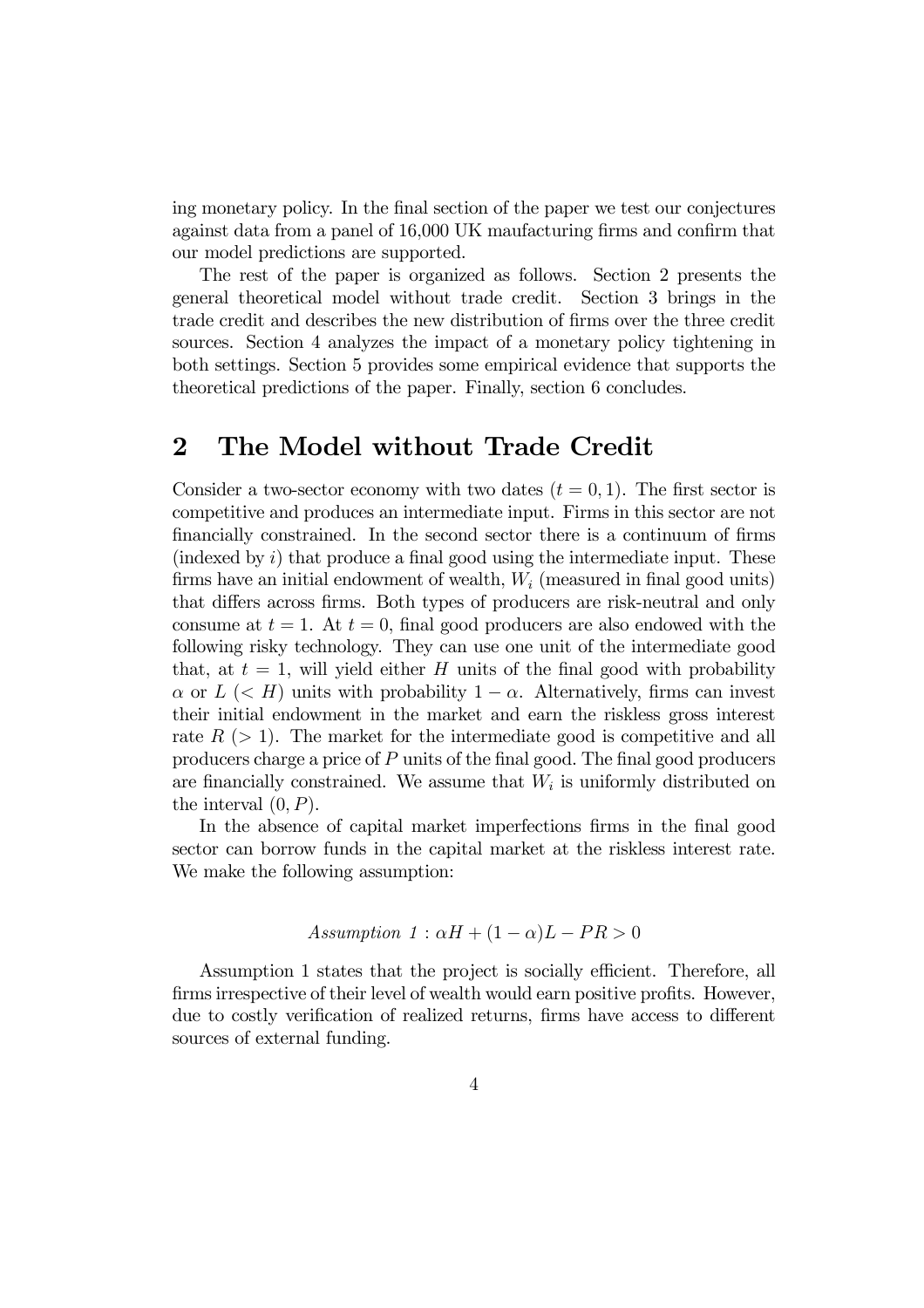In this section we introduce only two lenders: capital markets and banks. The difference between the two relates to the extent each of them can verify the project returns in each state. Chant (1992) has established that debtor control is less effective in market finance because of dispersion of investors and of free-rider problems. Also banks usually have better information about their debtors. For simplicity, we assume that capital markets can not verify the projects' realized returns, while banks can but only by incurring a cost.

It is clear then that only firms whose total repayment (principal plus interest payment) is less than the payoff in the low state can have access to the capital market. All other firms have to borrow from banks. In other words, if  $R(P - W_i) \leq L$  firms can repay their loans even if their realized return is equal to  $L$  (riskless loans). These firms can borrow from the capital market at the riskless gross interest rate  $R$ . On the contrary, when the total repayment exceeds the payoff in the bad state  $[R(P - W_i) \geq L]$  firms can only choose bank loans.

#### 2.1 The banks

The banking sector is competitive. Since banks can verify the projects' realized returns they can offer loans to firms even when the repayment exceeds the return in the low state. Townsend (1979) has demonstrated that the optimal deterministic contract with commitment in this type of environment is the standard debt contract. Let  $M_i$  denote the loan repayment in state H that banks demand from a borrower with initial wealth  $W_i$  and  $R_{Bi}$  the corresponding gross interest rate. Then,  $R_{Bi}(P - W_i) = (1 - \alpha)L + \alpha M_i$ . The optimal contract specifies that at  $t = 1$ , if the state is H, borrowers repay  $M_i$  to the bank and if the state is L the banks verify and take the whole return. Let  $V$  denote the total verification costs. We assume that these costs increase with the size of the loan<sup>1</sup>:  $V = m(P - W_i)^2$ , where m is a constant. Competition in the banking sector implies that banks make zero profits:

$$
\pi_B = R_{Bi}(P - W_i) - (1 - \alpha)m(P - W_i)^2 - R(P - W_i) = 0 \tag{1}
$$

where  $R(P - W_i)$  denotes the opportunity cost of funds.

<sup>&</sup>lt;sup>1</sup> According to this functional form, verification costs increase at an increasing rate with loan size. As we will show below this implies that the interest rates that banks charge are also increasing with loan size. Had we assumed a linear function, the interest rate would have been independent on loan size.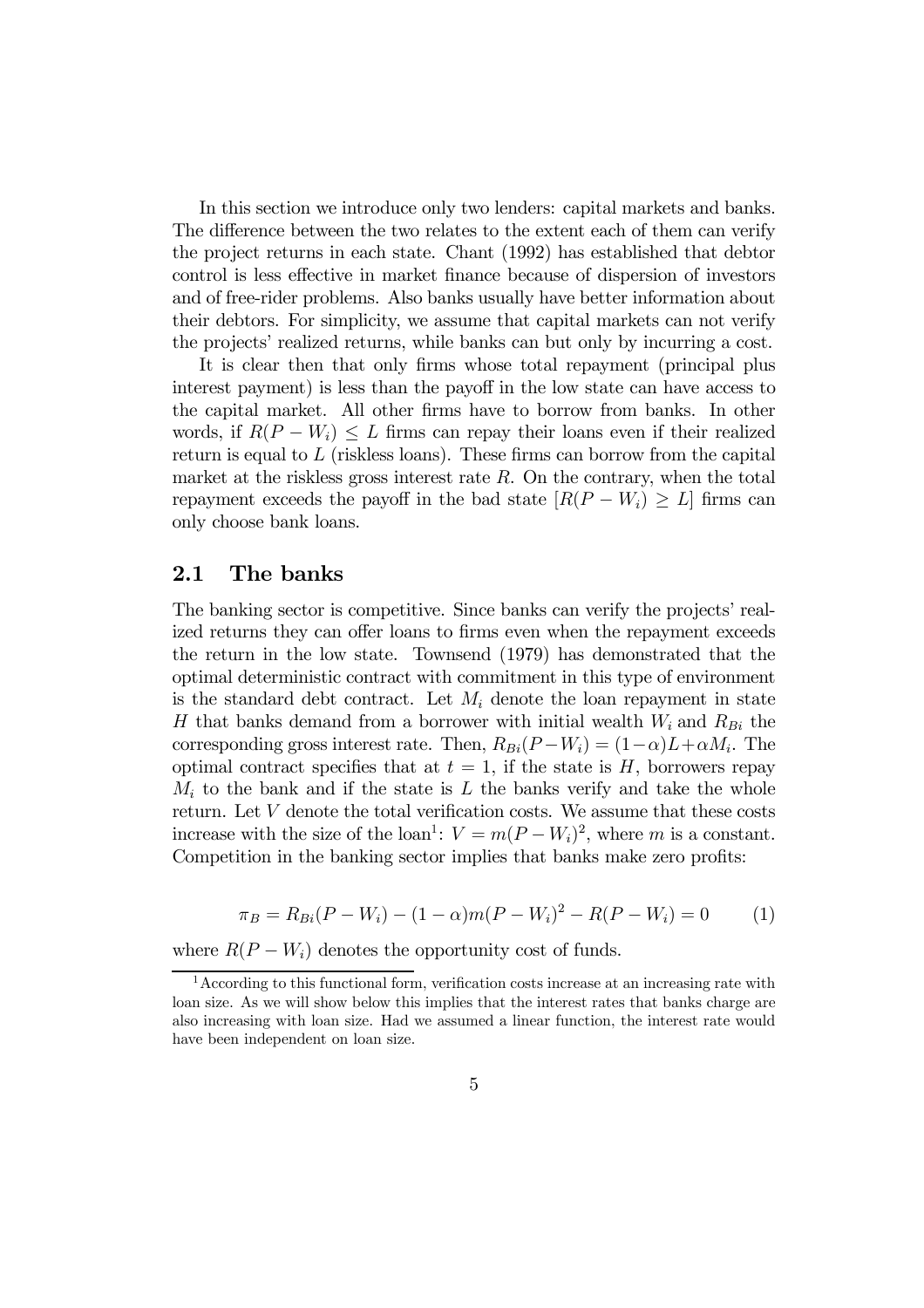From the expression of the banks' profits we can derive the gross interest rate charged per loan.

$$
R_{Bi} = R + (1 - \alpha)m(P - W_i)
$$
 (2)

Equation (2) shows that different firms pay different interest rates. The lower the wealth level the higher the interest rate charged. Thus at a certain level of wealth the verifying costs become so high that the firm is not willing to pay the corresponding interest rate.

#### 2.2 The firms

At  $t = 0$ , firms decide whether to run their projects and earn either H or L (with probability  $\alpha$  and  $1-\alpha$ , respectively) at the end of the period or rather place their wealth on the market at the riskless interest rate  $R$ . Assumption 1 guarantees that firms that can borrow from the capital market do run their projects. In what follows, we consider only the firms that need to borrow from banks. In order to run their projects they borrow from banks  $(P - W_i)$ and pay an interest rate  $R_{Bi}$  on their loan<sup>2</sup>. Their profit function is given by:

$$
\pi_f = \alpha H + (1 - \alpha)L - R_{Bi}(P - W_i)
$$
\n(3)

Firms are profit maximizers. Therefore, they will choose to run the project if the net returns are higher than the amount they would get from investing their wealth on the capital market. This condition can be formalized as follows:

$$
\alpha H + (1 - \alpha)L - R_{Bi}(P - W_i) \ge W_i R \tag{4}
$$

We can state now the main result of this section.

**Proposition 1** For  $\alpha H + (1 - \alpha)L - PR > (1 - \alpha)m\left(\frac{L}{R}\right)^2$ , there exist two cutoff values  $\overline{W}$  and  $W_0$ ,  $\overline{W} > W_0$  such that borrowing from the capital

<sup>&</sup>lt;sup>2</sup>This is another way to say that at the end of the period firms pay back  $L$  in the bad state and M in the good state.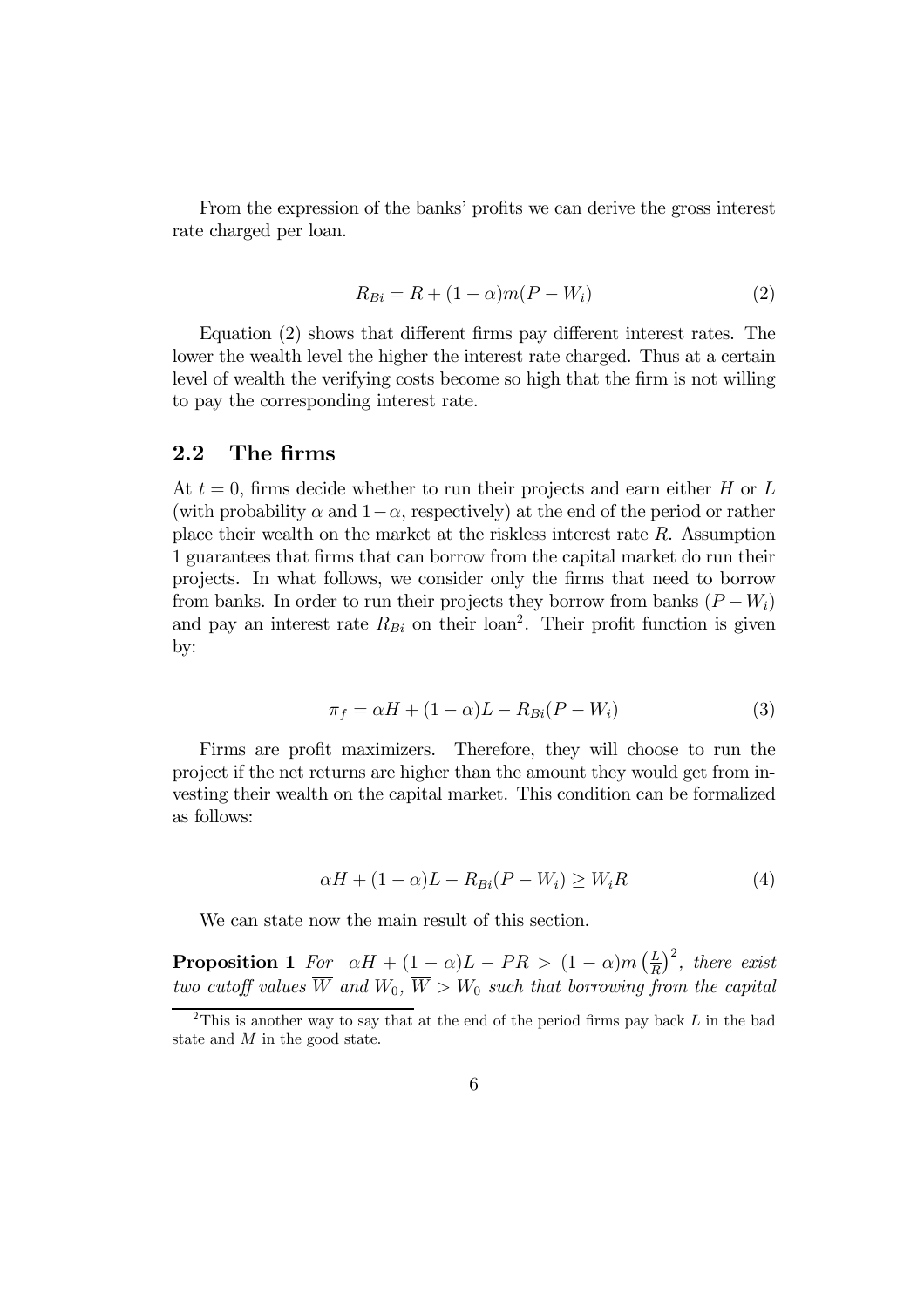market is not possible for firms with wealth levels  $W < \overline{W}$  and firms with wealth less than  $W_0$  prefer not to run their projects; they invest in other firms' projects through the capital market. Firms with intermediate wealth levels borrow from banks.

**Proof.** Access to capital market requires  $R(P - W_i) \leq L$ . This implies that  $W_i \ge P - \frac{L}{R}$ . Therefore, the cutoff value above which firms can borrow from the capital market is

$$
\overline{W} = P - \frac{L}{R} \tag{5}
$$

The rest of the firms can only borrow from banks. Condition (4) implies that  $W_i(R_{Bi} - R) + \alpha H + (1 - \alpha)L - PR_{Bi} \geq 0$ . Substituting in the expression of  $R_{Bi}$  given by (2) we get

$$
(1 - \alpha)m(P - W_i)^2 + PR - \alpha H - (1 - \alpha)L \le 0
$$

Denote by  $W_0$  the value of  $W_i$  for which the inequality binds. Simple algebraic calculations give the solution

$$
W_0 = P - \sqrt{\frac{\alpha H + (1 - \alpha)L - PR}{(1 - \alpha)m}}
$$
\n(6)

The inequality at the beginning of the proposition ensures that  $\overline{W} > W_0$ . It states that, at the cutoff value between market and bank finance, net returns in the absence of capital market imperfections are bigger than verifying costs. It assures that at least in the close vicinity of  $\overline{W}$  there are firms that take bank loans.

Proposition 1 states that  $W_0$  is smaller than  $\overline{W}$ . We also want to make sure that  $W_0$  is positive. This implies

$$
P > \sqrt{\frac{\alpha H + (1 - \alpha)L - PR}{(1 - \alpha)m}}
$$
\n(7)

Proposition 1 shows that the initial wealth level is critical when choosing between the two available sources of external finance. Firms with high levels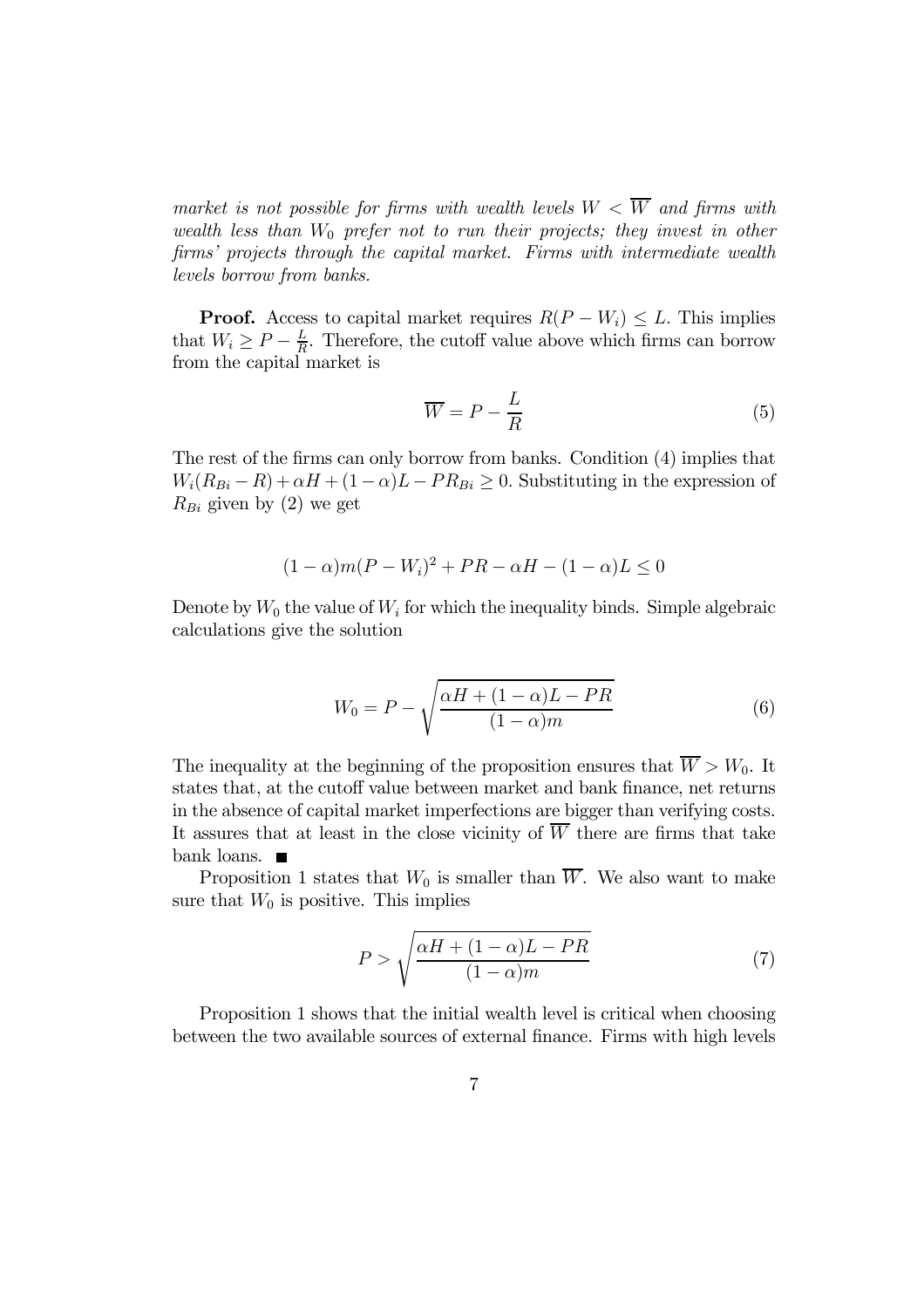of wealth  $(W > \overline{W})$  prefer market funding, those with intermediate wealth levels  $(W_0 < W < \overline{W})$  turn to bank funding, whilst lower wealth firms  $(W <$  $W_0$ ) decide not to invest in their projects. The result directly corresponds to Proposition 1 in Repullo and Suarez (2000), although our model differs from theirs.

# 3 The Model with Trade Credit

In addition to borrowing from financial institutions, firms may obtain loans from their suppliers. Trade credit represents an important source of external finance for firms. Despite its unattractiveness in terms of  $\cos\theta$ , firms do request this kind of credit, expressing their willingness to pay high interest rates for the use of short term financing. Moreover, it seems that firms use more trade credit when money is tight.

Several empirical studies have investigated how credit terms vary across industries. There have been found wide variations across industries but rather similar credit terms within industries. "We find little willingness to vary [TC] terms in lieu of product price changes or in response to a change in prevailing interest rates trade credit terms are stable over time" (Ng, Smith and Smith, 1999). "Within industries, the relationship between the two trading partners determines how strictly the credit terms are enforced. The implication is that once a supplier decides to extend trade credit he will continue to do so as a matter of policy" (Nielsen, 2002).

### 3.1 The seller

There exists a sufficiently large number of sellers in the market. Sellers are profit maximizers. They have enough wealth to produce the single good traded in the economy. The per unit cost of the intermediate good, measured in final good units, is equal to C. At  $t = 0$ , firms approach the sellers and ask for the good; the sellers invest  $C$  and produce the good instantly. Since  $C < P$ , sellers earn a profit of  $(P - C)$  per unit sold.

Sellers can observe the realized returns of their customers' projects without incurring any cost. They have better information about their customers than banks do. This advantage arises from the fact that sellers and buyers

<sup>&</sup>lt;sup>3</sup>An indicator of the high cost of trade credit is the lost earnings of firms that do not use the early payment discounts.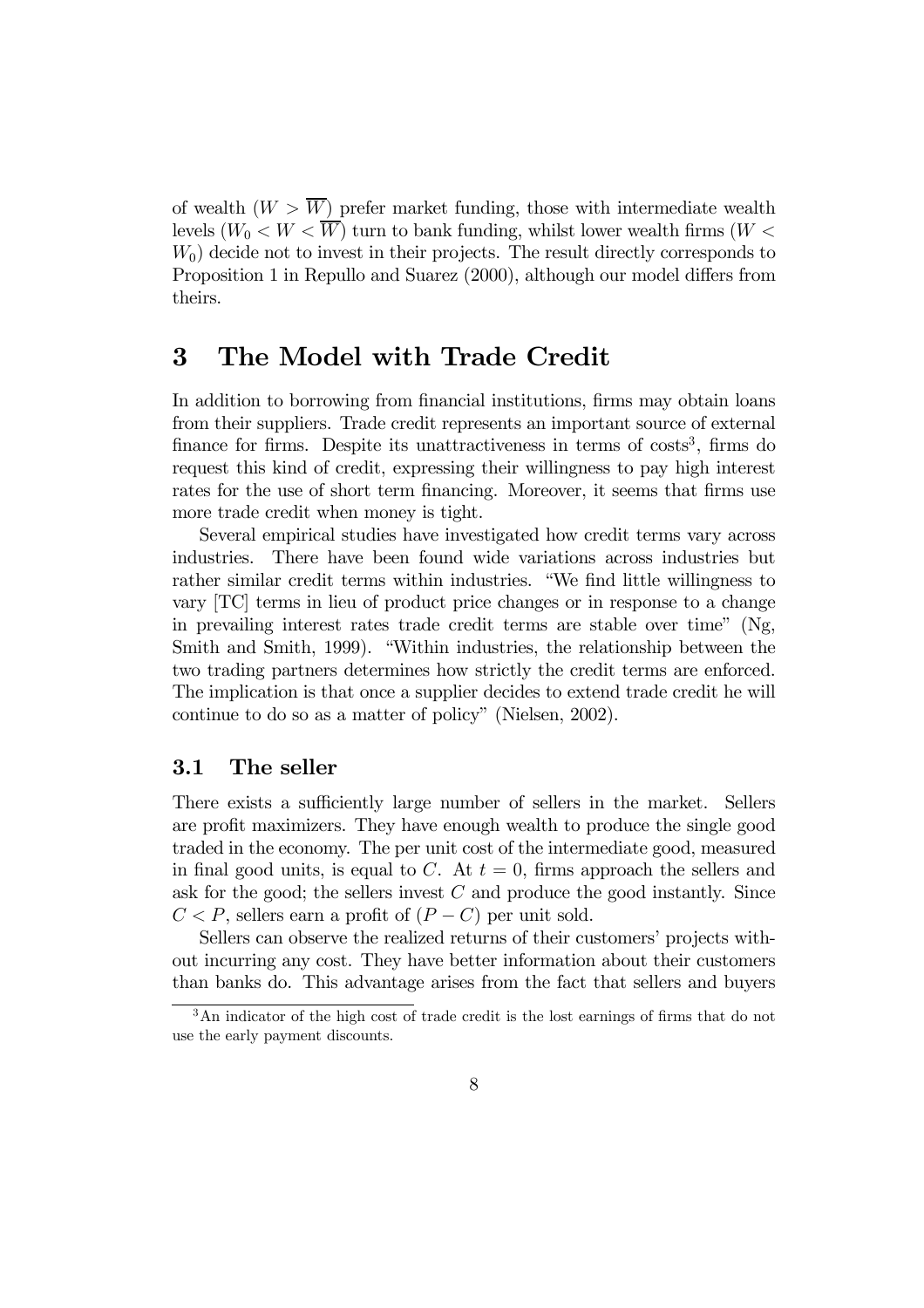are mostly engaged in the same non-financial transactions. In such a case, sellers could decide to offer trade credit to firms in order to earn financial profits. Non-discrimination among buyers requires that all firms, irrespective of their level of wealth, pay the same interest rate for the trade credit offered by the seller. Therefore, sellers will charge the same interest rate to all their customers taking trade credit. Let  $R_T$  denote the interest rate charged by the trade creditor.

Note that because sellers can observe their customers' payoffs the form of the financial contract is indeterminate. Then, without any loss of generality, we assume that the contract is the standard debt contract.<sup>4</sup> If state  $L$  occurs the seller appropriates everything at zero cost; if state  $H$  occurs, the seller demands a repayment  $M_{Ti}$  that satisfies the following condition:

$$
R_T(P - W_i) = \alpha M_{Ti} + (1 - \alpha)L \tag{8}
$$

Then, at  $t = 0$ , sellers offer trade credit. They will receive  $W_i$  and offer one unit of the intermediate good. Therefore, the size of the loan will be  $(P - W_i)$ . The interest rate that the seller charges,  $R_T$ , defines a cutoff level of wealth,  $\hat{W}$ , such that all firms with  $W_i > \hat{W}$ , prefer to approach the banks. The firm with initial wealth  $\hat{W}$  is indifferent between taking a bank loan or trade credit. Therefore,

$$
R_T = R_B(\hat{W}) = R + (1 - \alpha)m(P - \hat{W})
$$
\n(9)

where  $R_B(\hat{W})$  denotes the interest rate that the bank would charge to a borrower with initial wealth  $\hat{W}$ .

Evidently  $\hat{W}$  has to be higher than  $W_0$ . Suppose that the seller chooses  $W_0$  by setting  $R_T = R_B(W_0)$ . The only firms that could take trade credit are these firms with initial wealth  $W_0$ , who are indifferent between bank loans and trade credit. Wealthier firms get better conditions from banks while poorer firms do not find bank loans attractive. As a consequence, in order for the trade creditor to be able to sell the good to other firms with wealth levels lower than  $W_0$  the seller has to charge an interest rate lower than  $R_B(W_0)$ .

<sup>4</sup>This allows comparisons between the terms of bank loans and those of trade credit contracts.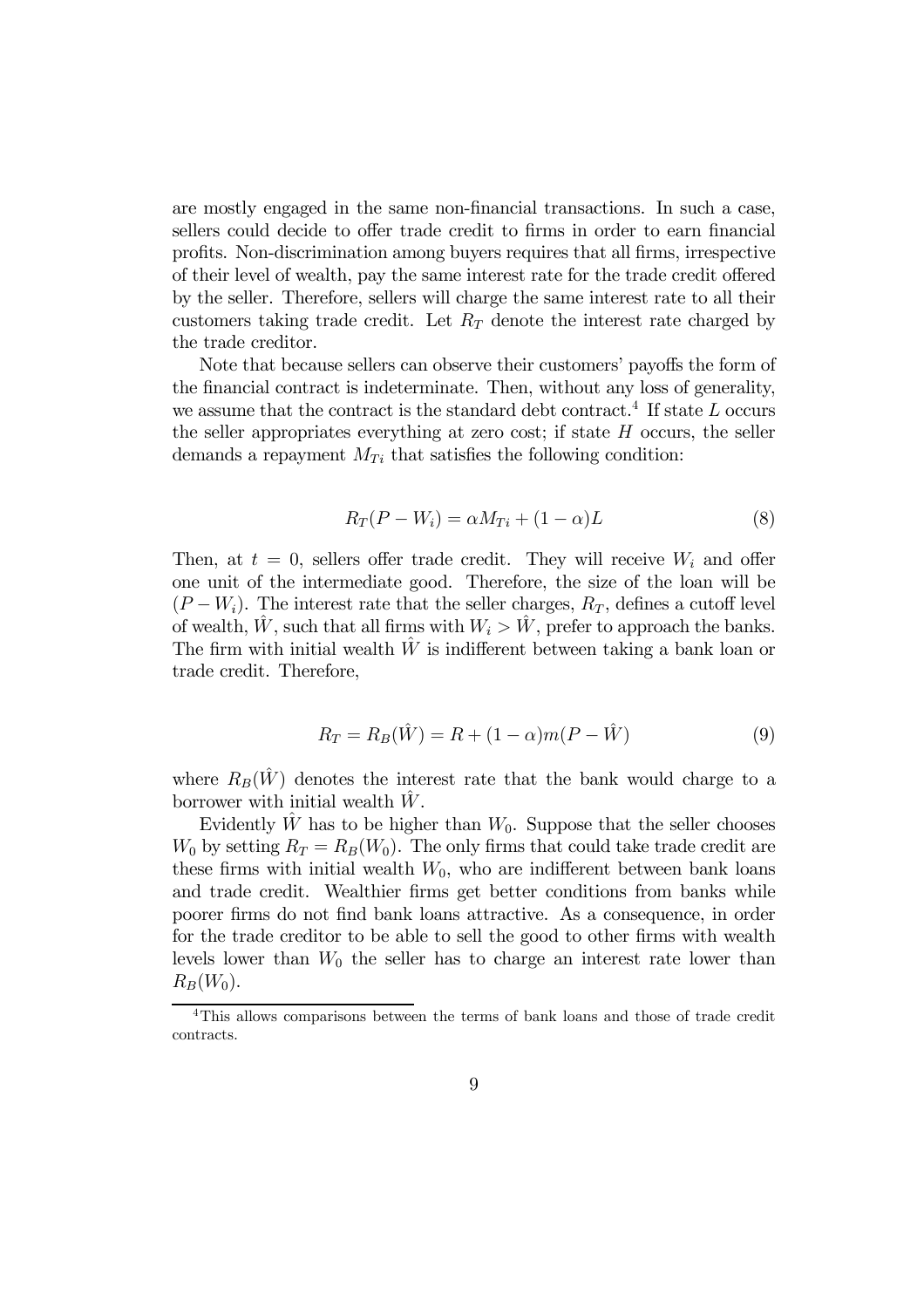From (9) we see that the more the seller moves the cutoff level,  $\hat{W}$ , further away from  $W_0$  (by offering a lower interest rate,  $R_T$ ) the demand for trade credit increases. In fact, the demand increases for two reasons. Some of the firms that are eligible for loans from banks prefer trade credit and some of the firms that could not receive loans at all can nevertheless afford trade credit. Then, the interest rate  $R_T$  defines another cutoff value,  $W_1$ , such that all firms with initial wealth levels in  $(W_1, W)$  receive trade credit. The cutoff value  $W_1$  must satisfy the following condition:

$$
\alpha H + (1 - \alpha)L - R_T(P - W_1) = W_1 R \tag{10}
$$

Proposition 2 In the presence of trade credit, there exist three cutoff values  $\overline{W}$ ,  $\hat{W}$  and  $W_1$ ,  $\overline{W} > \hat{W} > W_1$  that differentiate among firms with respect to their source of external funding. Thus, firms with high levels of wealth  $(W \geq \overline{W})$  borrow from the capital market, firms with wealth levels in the interval  $(\hat{W}, \overline{W})$  borrow from banks, firms with levels of wealth in  $(W_1, \hat{W})$ , accept trade credit, and firms with levels of wealth  $W_i < W_1$  do not run their projects and invest in the capital market.

Proof. Proposition 1 shows that, in the model without trade credit, firms with wealth levels  $W_i > \overline{W}$  obtain market funding, while firms with wealth levels inside the interval  $(W_0, \overline{W})$  take bank loans. With  $\hat{W} > W_0$  we have to show that firms with wealth levels in  $(W_0, \hat{W})$  switch to trade credit. Since the interest rate these firms have to pay for accepting trade credit is  $R_T = R_B(W)$ , which is smaller than the interest rate the bank would charge them, they are better off switching to trade credit. The firm with the lowest level of wealth among those accepting trade credit earns as much by running the project as from investing its wealth in the capital market. Using (10) we find that

$$
W_1 = P - \frac{\alpha H + (1 - \alpha)L - PR}{R_T - R}
$$
\n<sup>(11)</sup>

Therefore, the seller maximizes profits on the interval  $W_1 - \hat{W}$ . In choosing the two cutoff levels, the seller considers the extra profits earned from offering trade credit. Then, the seller's extra pro fits are given by

 $\left\{\begin{array}{l} R_T\left(P-W_i\right)+RW_i-PR\\ R_T\left(P-W_i\right)+RW_i-CR \end{array}\right. \text{ for firms with } \left\{\begin{array}{l} W_0 < W_i < \hat{W}\\ W_1 < W_i < W_0 \end{array}\right.$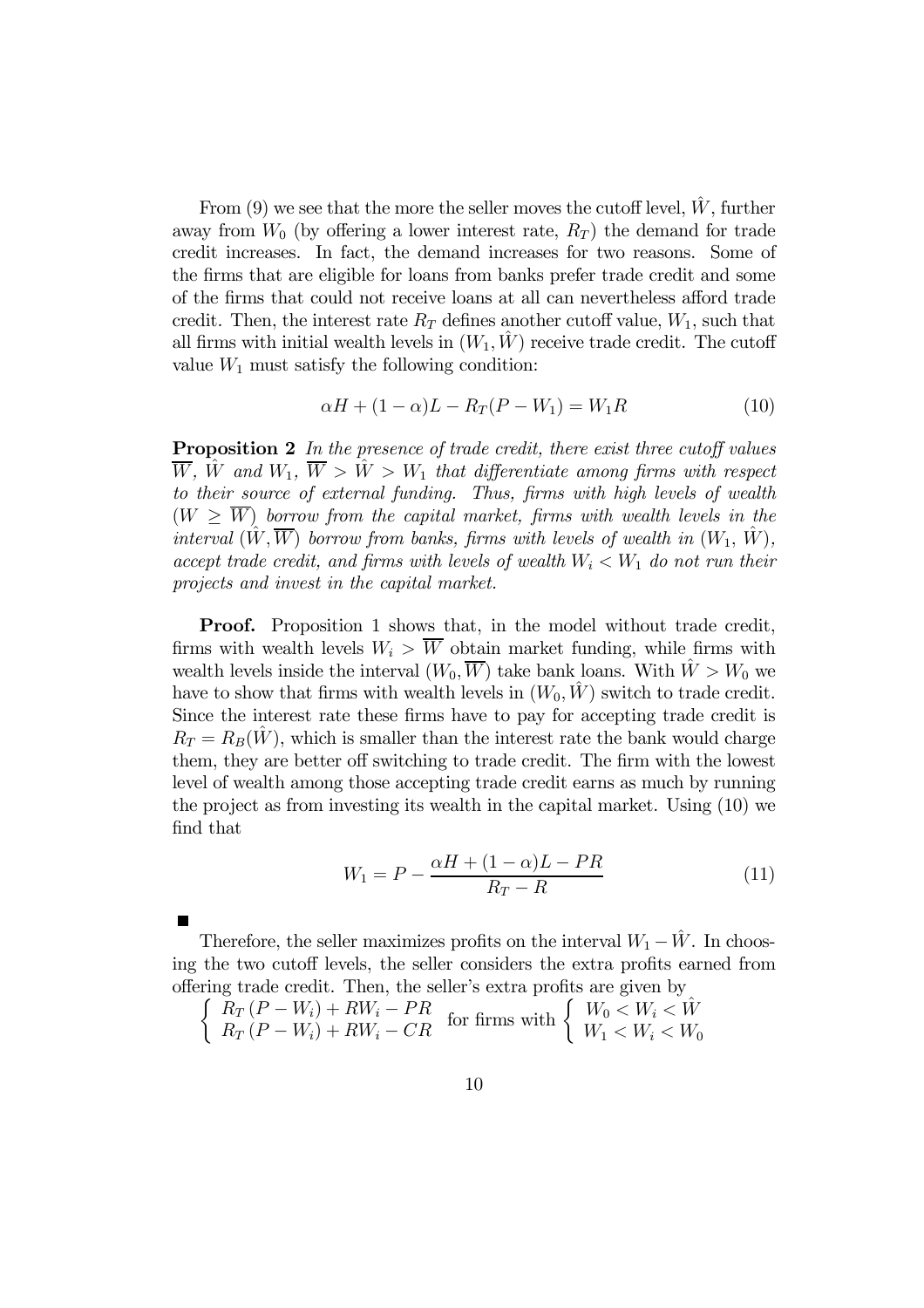Note that the opportunity cost is different between the two intervals. The first group of firms can borrow from banks, albeit at higher interest rates, and buy the good even in the absence of trade credit. Therefore, the seller by offering trade credit makes only an additional financial profit. For the second group of firms, the seller earns even higher profits. Without trade credit these firms cannot purchase the good. Offering trade credit the seller manages to sell the good to more firms. Therefore, the lower the interest rate the sellers charge the higher the demand for the intermediate good. The above intuition leads to the following result:

**Proposition 3** In equilibrium all firms that do not have access to bank loans receive trade credit,  $W_1 = 0$ . The equilibrium trade credit interest rate satisfies the following condition:  $P = \frac{\alpha H + (1-\alpha)L - PR}{R_T - R}$ . **Proof.** See the Appendix.  $\blacksquare$ 

Up to this point, for simplicity we have assumed a uniform wealth distribution. This is why all firms have access to trade credit as sellers are better off holding receivables in their balance sheets and extending trade credit rather than making a higher financial profit by keeping interest rates high and selling to a smaller number of firms. Had we assumed a normal distribution, then some firms would not have had access to trade credit as the gains from lowering the interest rate (thus increasing the number of firms buying the intermediate good) might not be sufficient to compensate for the financial losses. Nevertheless, the general taxonomy of firms according to their source of funds is very robust to changes in the wealth distribution.

## 4 Monetary Policy

In this section, we consider the monetary policy implications of trade credit in our model. We examine the effects of an increase in the rate of interest (tighter monetary policy) on the taxonomy of firms according to their financial source.

### 4.1 No Trade Credit

We start the analysis by considering the simple model with only bank and market finance. Allowing for a monetary policy tightening, we observe that an increase in the riskless interest rate  $R$  will impact on the level of the other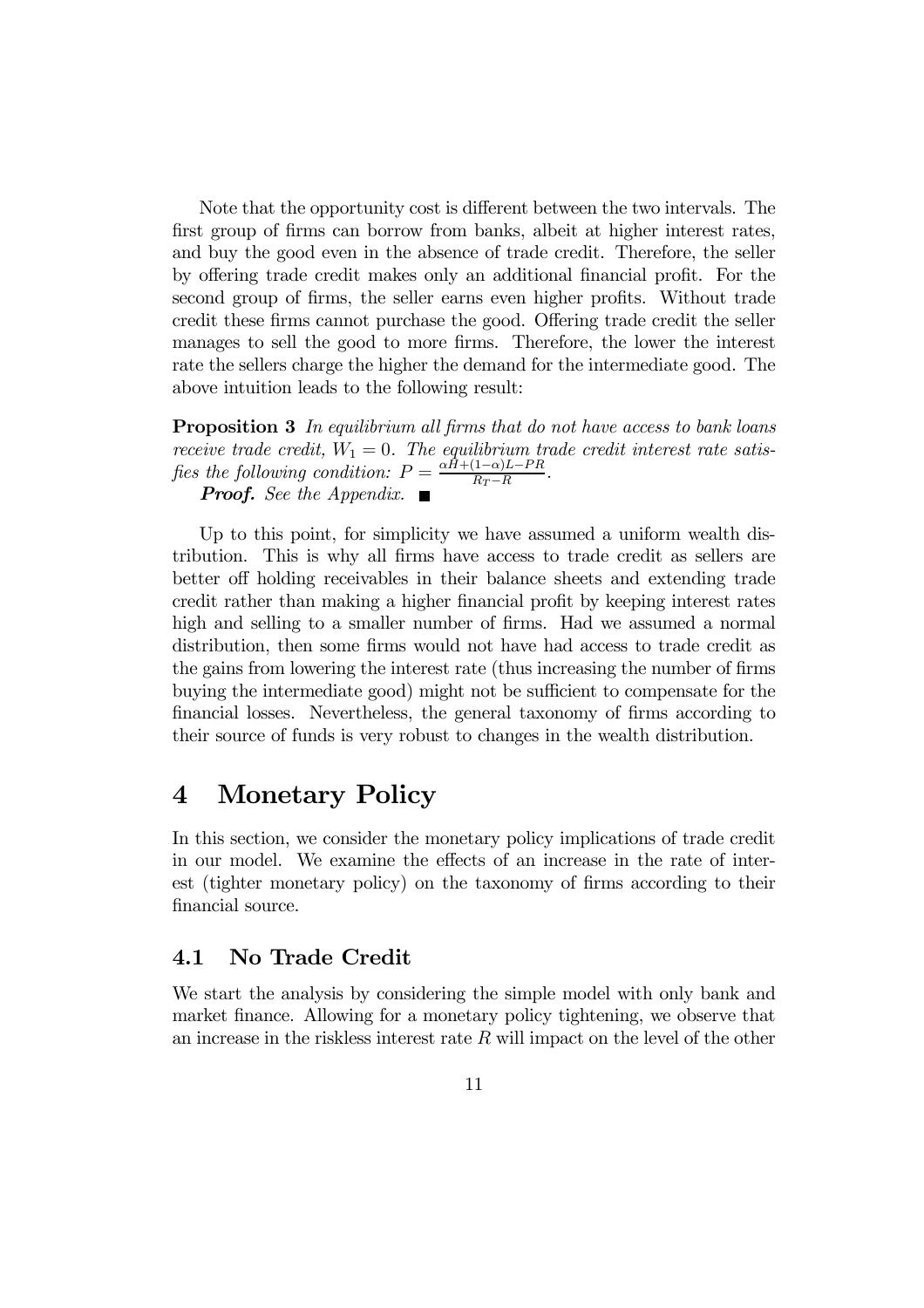interest rates in the economy<sup>5</sup>. Both cutoff values that define the intervals for market and bank borrowing shift to the right. Let  $W'_0$  and  $\bar{W}'$  denote the new cutoffs.

Proposition 4 In an economy without trade credit, an increase in the market interest rate R increases both the threshold wealth level above which capital market financing is available and the threshold wealth level above which firms take bank loans. Fewer firms are eligible for market finance, and as a result market lending decreases. Bank lending also decreases if  $\int_{W_0}^{W_0'} (P - W_i) dW_i >$  $\int \frac{\overline{W}}{\overline{W}}$ 

$$
\int_{\overline{W}}^W (P - W_i) dW_i.
$$

Proof. From (5) we get

$$
\frac{\partial \overline{W}}{\partial R} = \frac{L}{R^2} > 0
$$

Equation (6) defines the cutoff value below which bank loans are accepted. An increase in R will lead to

$$
\frac{\partial W_0}{\partial R} = \frac{P}{2} * \sqrt{\frac{1}{(1-\alpha)m[\alpha H + (1-\alpha)L - PR]}} > 0
$$

Total lending is decreasing because fewer firms borrow and run their projects.

If the total amount previously borrowed by these firms (that no longer have access to bank loans) is greater than the amount borrowed by the new bank debtors (those that previously had access to the capital market), then bank lending will decrease. This proves the last part of the proposition.  $\blacksquare$ 

Our model predicts that a monetary tightening reduces market finance and may also reduce bank lending if the outflows to unfunded firms are greater than the inflows from previously market funded firms.<sup>6</sup> Similar results are obtained by Repullo and Suarez (2000).

<sup>5</sup>Where a tightening of monetary policy results in an increase of the riskless interest rate.

 ${}^{6}$ The reason for the last qualification is that the result depends on (a) the new cutoff values, and (b) the distribution of wealth. In the proposition the densities are absent from the intervals because they cancel out (uniform distribution).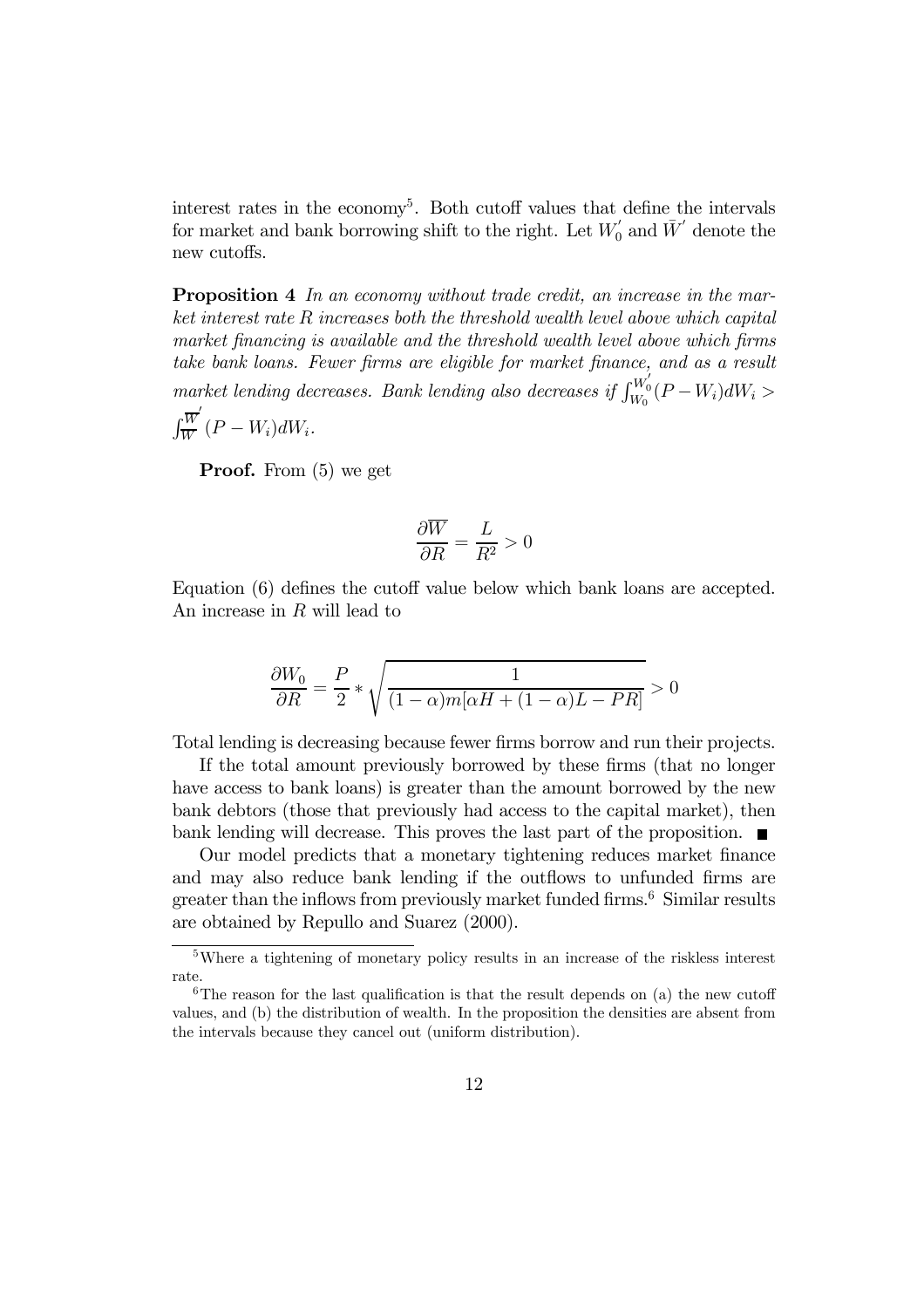#### 4.2 Trade credit

We now do the same kind of exercise including trade credit among the sources of external finance. In this case, all firms could obtain external finance and run their projects. A monetary tightening will change the taxonomy of firms according to their sources of external finance but leave total investment unchanged. Let  $\hat{W}'$  denote the new cutoff.

**Proposition 5** An increase in the market interest rate R increases both the threshold wealth level above which capital market is available and the threshold wealth level above which firms take bank loans. As a result, market lending goes down; bank lending also goes down if  $\int_{\hat{W}}^{\hat{W}'}(P-W)dw > \int_{\overline{W}}^{\overline{W}'}(P-W)dw$ , as before. In addition, trade credit increases since firms that cannot obtain bank finance will resort to trade credit following the arguments of Section 3.

Proof. According to Proposition (3) market lending decreases. Since the cutoff level above which firms take bank loans increases  $\left(\frac{\partial \hat{W}}{\partial R} = \frac{1}{(1-\alpha)m} > 0\right)$ if the amount borrowed by firms that switch to trade credit exceeds the the amount borrowed by firms that can no longer access the capital market then bank lending will also decrease.

As for trade credit, there are firms that abandon banks and turn to their suppliers for funding. On the other side of the cutoff all firms still take trade credit.  $\left(\frac{\partial W_1}{\partial R} = \frac{\partial W_1}{\partial \hat{W}} * \frac{\partial \hat{W}}{\partial R} < 0\right)$ . Sellers earn most of their extra profits exactly from selling to the poorest firms. The interest rate they charge will always be such as to make the last firm indifferent between running its project and investing its wealth in the capital market.  $\blacksquare$ 

The cutoff values are defined as functions of the cost of funds in the corresponding markets. Thus, the threshold level of wealth above which market finance is available is positively correlated with the riskless interest rate level. Therefore, an increase in R will shift  $\overline{W}$  to the right. At the same time, the threshold wealth level above which firms take bank loans increases. This is consistent with the credit channel view: an increase in the costs of external finance produces a flight to quality, i.e. there is a ranking of firms according to quality that ensures that the best customers obtain market finance, the middle ranked firms obtain bank credit and the lowest quality customers obtain trade credit.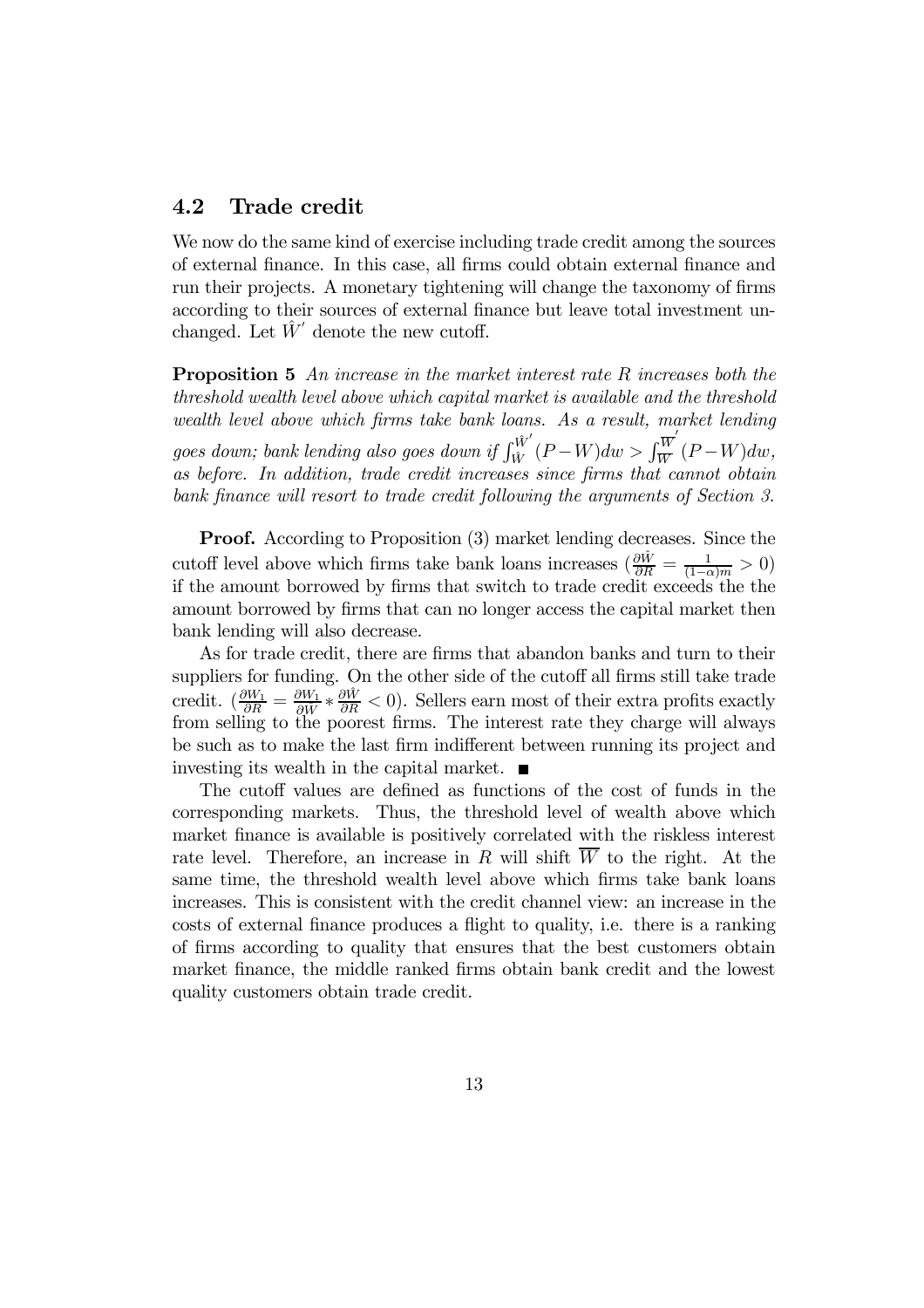### 4.3 Predictions

Our model predicts that when there is no trade credit, market finance will decline and bank lending may also decline if the outflow of unfunded firms is greater than the inflow of formerly market-financed firms. In such a setting a monetary contraction will diminish bank lending and the relative amount of market finance.

When there is trade credit we obtain a different prediction. Market finance will decline and bank lending may also decline if the outflow of firms is greater than the inflow of formerly market-financed firms, as before, but firms that were previously unfunded may now obtain trade credit. Our model predicts that as bank lending is withdrawn from certain firms with low wealth, trade credit will take its place. Hence, in contrast to the model of Repullo and Suarez (2000), we take into account the fact that firms that used to obtain bank funding before the monetary tightening may continue to obtain funding through trade credit.

The implications of introducing trade credit are:

1) that the absolute level of trade credit taken up should increase in a period of monetary tightening as more firms find that their wealth level is insufficient to obtain bank lending.

If the net inflow from market finance is less than the outflow i.e. bank lending declines, then we also predict:

2) that the absolute level of bank lending may also decline as the number of firms with wealth levels sufficiently high to allow them to obtain market finance falls but by less that the number of firms that fail to obtain bank lending at all.

3) that the magnitudes of trade credit relative to total liabilities should increase while bank lending relative to total liabilities should decline in periods of tight monetary policy relative to looser periods;

4) that trade credit relative to bank lending should increase.

If the firms that face financial constraints are predominantly small firms (because small firms have insufficient wealth to reach the threshold for market or bank finance) then we should also observe

5) that smaller firms are affected more dramatically than large firms by a monetary tightening. That is during periods when monetary policy tightens, small firms' access to bank lending as opposed to trade credit should decline and therefore the ratios of trade credit to total liabilities or bank lending should increase. These effects should not be observed for firms that are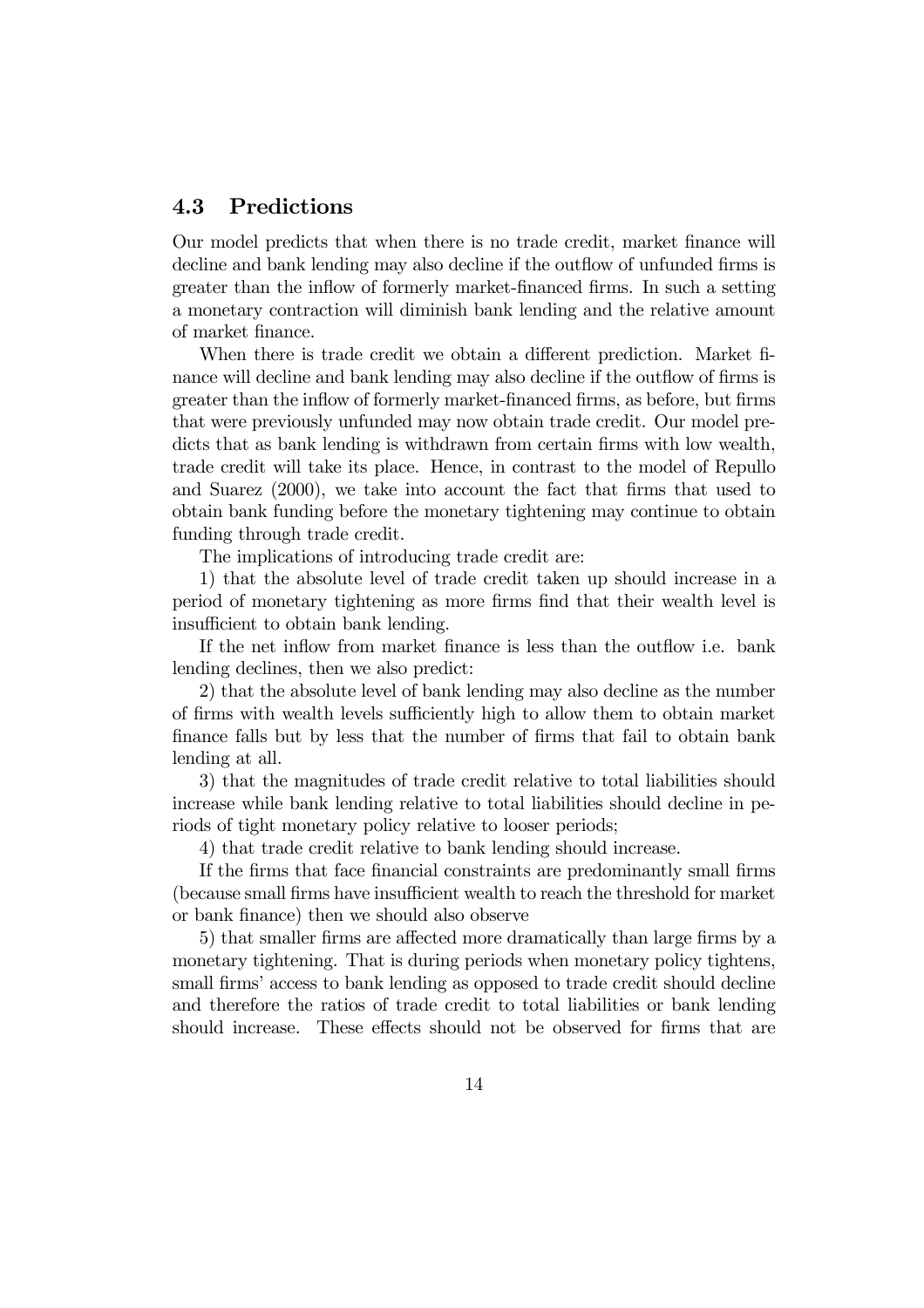larger (and therefore financially more healthy) because they should be able to meet the required thresholds even during tight monetary policy periods.

The next section examines the evidence from a panel of 16,000 manufacturing firms in the United Kingdom over the period 1990-1999.

# 5 Empirical Evidence

In this section we report empirical results that support the theoretical predictions of our model. To test the implications of the model we use a sub-sample of the FAME database, which covers all UK registered companies. This gives detailed balance sheet and financial information for about 1.3 million companies plus summarised information for a further 1 million companies. We construct a sample from the FAME database that allows us to analyse some aspects of the monetary transmission mechanism and to emphasise the role played by firms' financial position. The sample includes data about all active British companies that satisfy the following criteria:

- their main activity is in the manufacturing sector, according to 1992 UK SIC Code

- they were established prior to 1989 and have information up to 1999 or 2000.

In addition we separate data for the period 1990-1992 when monetary policy was tightening, from data for the period 1993-1999 when it was loosening. This provides us with some initial information on manufacturing firms' access to market finance, bank lending and trade credit which can address some of the predictions that were made in the previous section. We average the data so that the reported figures are given in millions of pounds per annum in Table 1. Taking year averages helps to remove the distortions that arise from the arbitrary allocation of contracts between adjacent financial years.

### 5.1 Descriptive Statistics

First we find that the absolute level of trade credit taken up by manufacturing firms on average per year for the period of monetary tightening is higher than the same measure for periods of loosening monetary policy. This is given in column 2 of Table 1, where the ratio for the two periods is greater than unity. Second, and in contrast, average bank lending in each period shows the opposite. Bank lending was higher in the looser monetary period than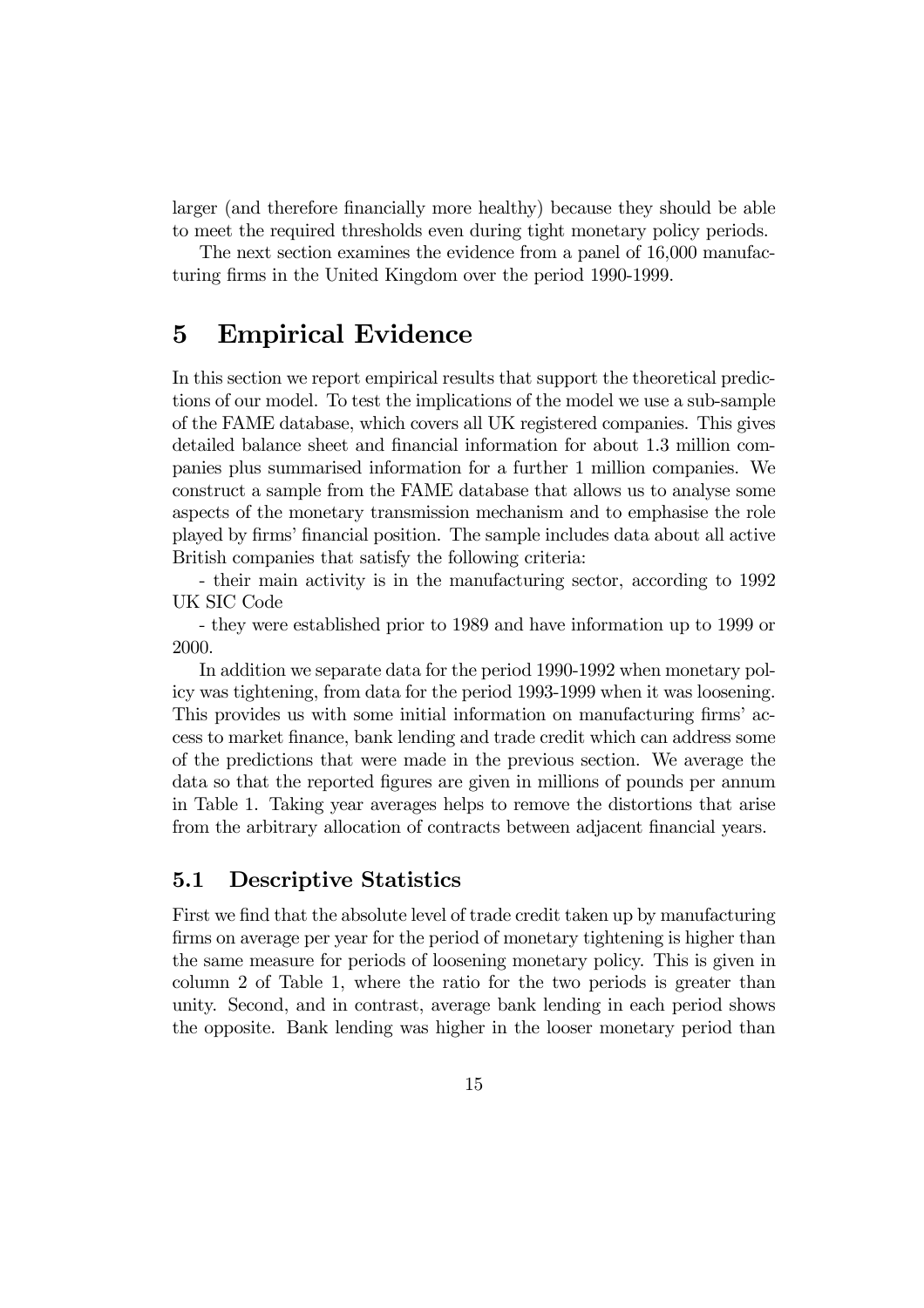in the tighter period, and this is shown by the ratio which is less than one. Thus the data confirm our first and second predictions.

Trade debit (trade credit offered) was lower in the tighter monetary period than subsequently, but the comparison between trade credit and trade debit (which is net trade credit reported in the final column) suggests that this was because manufacturing firms were offering more credit (not necessarily to other manufacturing firms) than they were receiving during the loose monetary policy period.

In Table 2 we compare the ratios. In column 1 we report the ratio between trade credit and bank lending, which almost halved when we compare the average per annum ratio for 1993-99 with 1990-92. This suggests that trade credit relative to bank lending was some 1.82 times higher in the tight period of monetary policy. Comparing the extent of trade credit to the sum of trade credit and bank lending we find a similar effect, although the magnitude is lower. The final two columns report the ratio of trade credit to total liabilities and the ratio of bank lending to total liabilities. In both cases the ratios behave as predicted since trade credit to total liabilities is much higher in the tight money period than subsequently, while for bank lending to total liabilities the ratio is lower. This confirms our third and fourth prediction.

### 5.2 Estimation Results

We estimate the relationship between the financial choices of firms and their specific characteristics using a standard panel model written in the following form:

 $y_{it} = \alpha_i + X_{it}\beta + e_{it}$ 

where  $i = 1, 2, \ldots, N$  refers to a cross section unit (firms in this study),  $t = 1, 2, \ldots, T$  refers to time period.  $y_{it}$  and  $X_{it}$  are the dependent variable and the vector of non-stochastic explanatory variables for firm  $i$  and year  $t$ , respectively.  $e_{it}$  is the error term,  $\alpha_i$  captures firm-specific effects. We use a random effects approach, which treats  $\alpha_i$  as a firm-specific disturbance. The nature of the data, which is drawn from a large population, makes the random effects model the most suitable approach for estimation, because it is more likely that firm specific constant terms are distributed randomly across cross-sectional units, that is, there is no correlation between firm specific constant terms and explanatory variables .

More specifically we can write the random effects model as follows:  $y_{it} = X_{it} \beta + \varepsilon_{it}, \, \varepsilon_{it} = \alpha_i + e_{it}$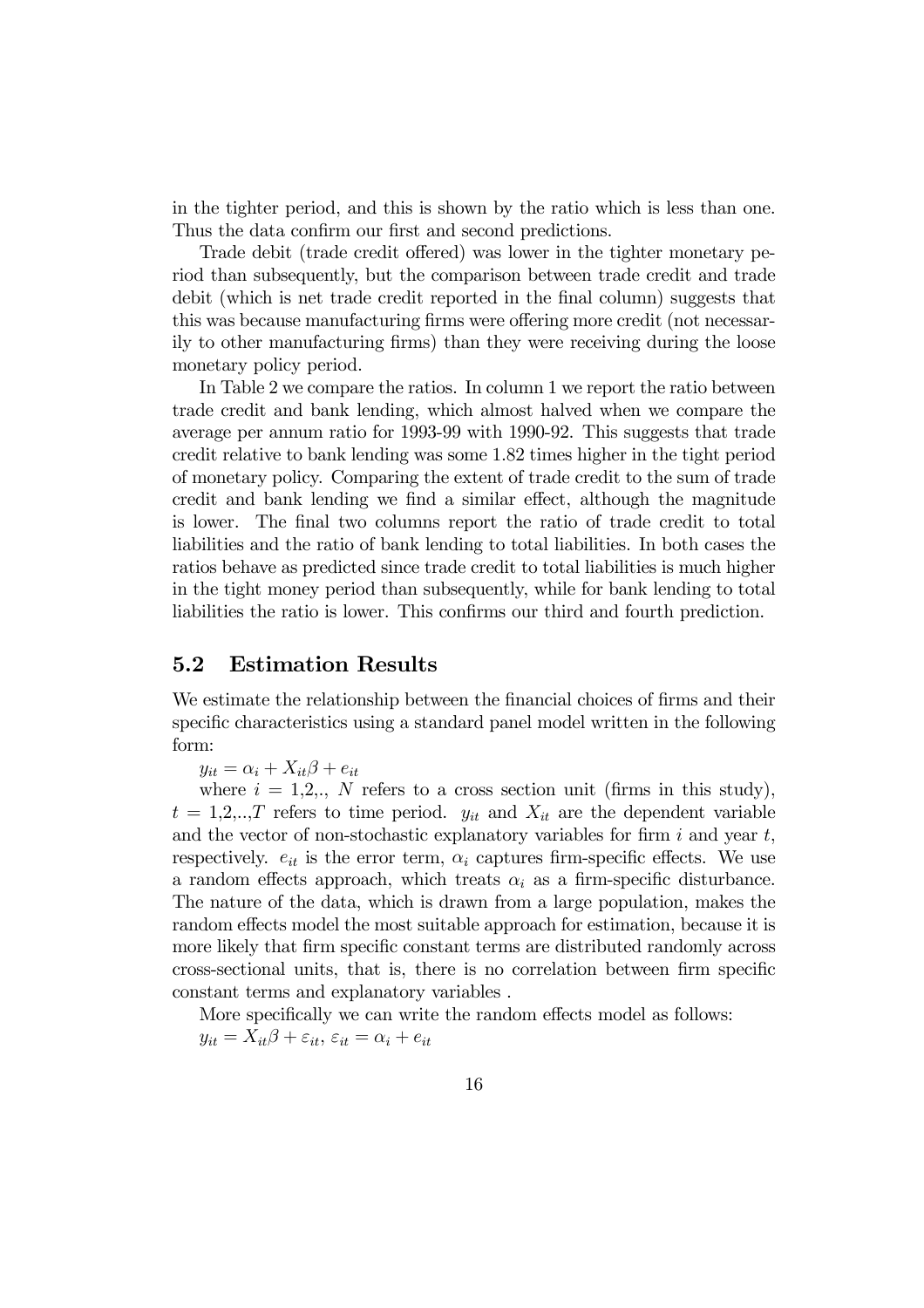where  $\varepsilon_{it}$ , the disturbance term, is made up of  $\alpha_i$  representing an individual disturbance which is fixed over time and assumed to be uncorrected with explanatory variables and  $e_{it}$ , an idiosyncratic disturbance. The estimation process involves unbalanced panel data techniques to test our hypothesis.

Tables 4 and 5 report the results of panel estimations of the effects of tight money on firms of different sizes to test prediction 5. We use two measures of the monetary stance: the level of base rates and the sum of the changes to the base rate over the year - thus a positive sign implies increasing tightness, while a negative sign indicates loosening. However, we report only results for the level base rates. Similar results are obtained when the monetary policy tightness is measured by the cumulated sum of the change to the official interest rate during the year and are available at request. The years 1990-1992 were years of tightening, while 1993-1999 were years of loosening for the UK. The coefficients report the response of firms according to their size measured in two different ways. In Table 4 we report the results for firms classified by the official definition due to the Department of Trade and Industry based on the criteria indicated in Table 3, while in Table 5 we classify the firms by asset size to correspond to our theoretical prediction that their wealth is insufficient for them to qualify for financing of a given type. The use of the two different measures never alters the sign of the coefficients and only alters the significance in two cases out of 24 pairs of results.

The rows of each panel in the tables report the responses under tight and loose periods of monetary policy as defined above for firms of different sizes, altough the model takes into account other explanatory factors in the response of firms such as solvency, credit rating, coverage ratio, age, and sales to ensure that we report the marginal effect of monetary policy conditions and not the response (by proxy) for something else. In order to remove demand side effects we use ratios of one type of finance relative to another (see Kashyap, Stein and Wilcox, 1993). We discuss the Tables panel by panel below.

In panel 1 we find that trade credit increases relative to total short term debt (the sum of trade credit and bank lending) for all firm types in periods of tight monetary policy, and declines in loose periods. The responses are all significant, except for small firms in the loose money period, when the decline in response to loosening monetary policy is not significantly different from zero. The scale of the response is almost four times greater for small firms than for large firms in Table 4 and three and a half times larger in Table 5. Medium and large firms have responses that are much closer in scale in Table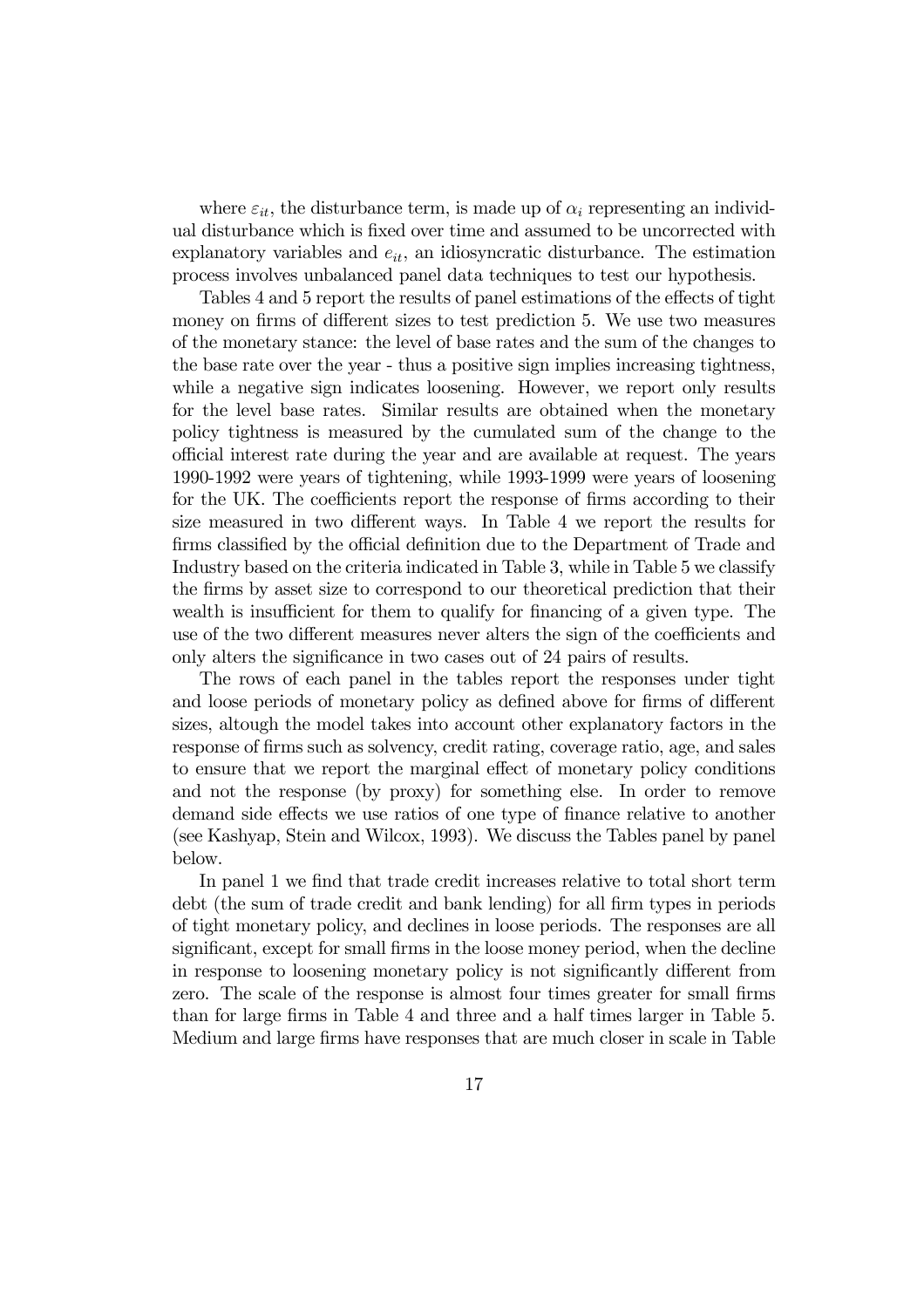4 and 5. For a loosening policy, the response of small firms is insignificantly different from zero (lower interest rates do not induce an immediate reduction in trade credit taken up by small firms), but for medium and large firms they experience an identical decline in the ratio of a modest scale.

Panel 2 shows that trade credit relative to total liabilities also increases significantly with similar responses to panel 1 although the scale differences between small and medium/large firms are not so great. Again the response of medium and large firms is very similar, and the response of small firms to a loosening policy is insignificantly different from zero.

The response in bank lending is much more dramatic. Panel 3 shows a decline in the ratio of bank lending to total liabilities for small firms fifteen times greater than for large firms and seven and a half times greater than medium sized firms when interest rates rise. When interest rates fall, the increase in bank lending is also smaller for small firms than for medium and large firms. This provides compelling evidence for a bank lending channel that differentially and adversely affects small manufacturing firms.

These results support our fifth prediction and confirm that UK manufacturing firms, but especially the small firms with few assets, resort to trade credit when monetary policy tightens. The prediction of our model is upheld after we have conditioned for other factors that might explain the response to a change in monetary conditions such as solvency, age, credit rating, sales and demand factors.

In our model we cannot define exactly what the cutoff values for the critical wealth levels might be when we attempt to determine access to sources of finance of different types. The significant difference in the responses of small firms compared to medium and large firms to a tightening of monetary policy do suggest, however, that the cutoff for bank lending occurs somewhere between the size of small firms (less than 1.4 million pounds) and mediumsized firms (less than 5.6 million pounds). Small firms experience far less bank lending and more trade credit in tight periods of monetary policy than medium and large firms. This is verified using pairwise Chi-squared tests of coefficient equality in Table 6. In all of the cases coefficients equality is rejected for small firms and large firms, and the same is true for small and medium sized firms with one exception. This exception relates to the bank lending ratio to total liabilities, where equality of the coefficients cannot be rejected, which is support for the argument that medium sized firms face an equivalent reduction in bank lending when interest rates increase. In two cases we confirm that the trade credit ratios for large and medium sized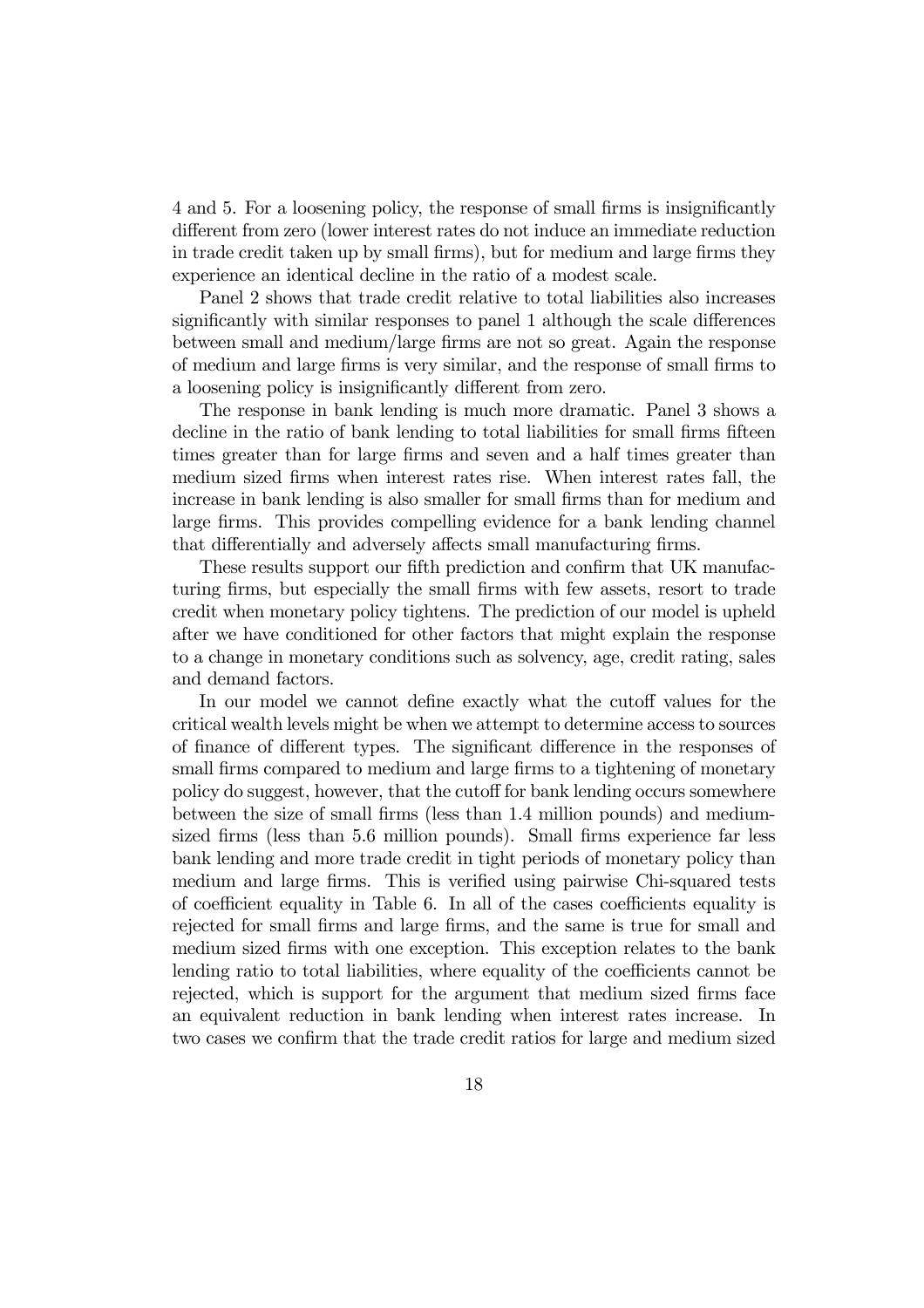firms are identical. This evidence confirms that the responses are significantly different for small firms, where test statistics are very large, when compared to medium and large firms.

# 6 Conclusions

The paper analyzes the channel of monetary policy transmission when trade credit is included among the sources of external finance. Imperfections in the credit market allow only a few firms to borrow from the capital market at low (risk-free) interest rate. Banks cannot observe firms' returns costlessly and, therefore, charge their clients higher interest rates proportional to the amount that they lend. Since sellers have an information advantage over banks, they may have incentives to ameliorate credit conditions for borrowers and at the same time increase their profits. The credit market equilibrium in our model is characterized by high wealth firms borrowing from the capital market, intermediate wealth level firms borrowing from banks, and low wealth level firms taking trade credit. In this framework, we examine the consequences of a monetary policy change. We predict that a monetary tightening causes three main results: (a) a decrease in market finance and bank lending, if the outflows of firms seeking funds at the lower end of the wealth spectrum exceeds the inflows from the upper end; (b) an increase in trade credit as some firms are excluded from bank finance; and (c) a flight-to-quality effect for both capital market and bank borrowers. The results are consistent with the existing empirical literature that has identified a wider use of trade credit over periods of monetary tightening.

When we examine the evidence using panel data from 16,000 manufacturing firms in the UK we find that all our predictions are upheld. Bank lending declines in absolute and relative terms and trade credit increases. When we separate small firms from medium and large firms, and compare the responses over tight and loose monetary policy we find that it is the small (financially weaker firms) that are excluded from bank lending and these firms resort to trade credit. This is the case even when we take into account the effects of solvency, age, credit rating, sales and demand side effects. The magnitudes of the responses of small firms are many multiples of the responses of medium and large firms, which show practically identical responses. This suggests that the cutoff for bank lending (when asset levels are used to proxy firm size) occurs somewhere between the small and medium firm size.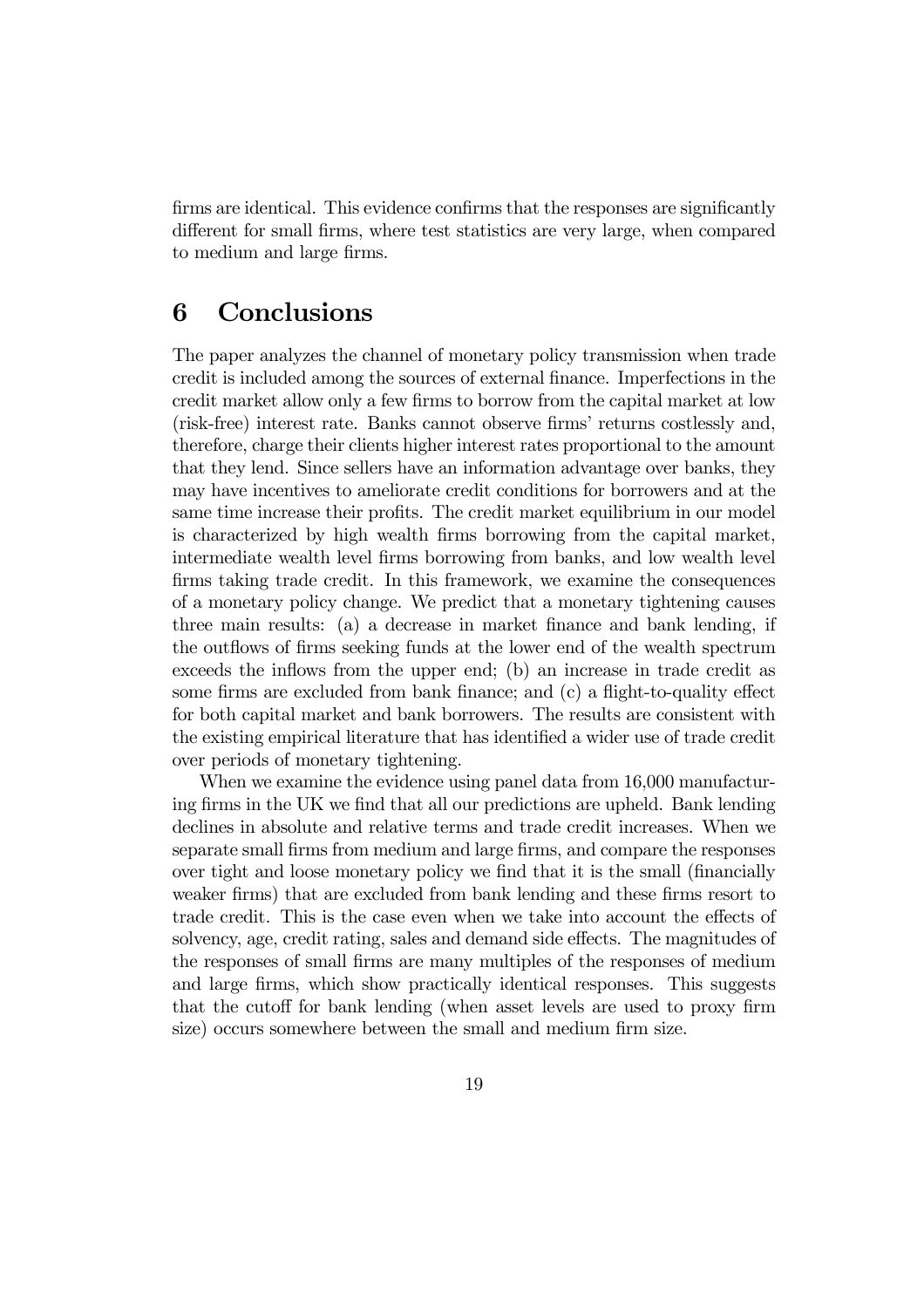The model can be extended in a number of ways. First, for simplicity, in our model sellers have enough wealth to produce goods, and as long as their level of wealth is sufficiently high they can always borrow from the capital market, banks or other firms. Further extensions to the theoretical model could investigate the possibility that some firms may not even be able to receive trade credit and will simply fail. The effect of a monetary policy tightening on trade credit would then depend on the inflow of new demands for trade credit and the outflow of firms that simply file for bankruptcy, in much the same way as the effect of tightening on bank lending in this paper depends on the relative inflows and outflows of previously market financed and trade credit financed firms.

Second, the model suggests that financially constrained firms that are excluded from market finance and bank lending can still receive credit from other firms. This implies that the influence of a given increase in interest rates should have a more muted effect than if there is no alternative to bank finance. The existence of a substitute for bank lending weakens the influence of the credit channel to some degree, although trade credit is more expensive and is typically only held for the short term. If this is so, we should find that real responses to monetary tightening in investment and output are weaker than otherwise. Alternatively, we may find that monetary tightening must be more severe than otherwise in order to have the desired real effects. These are empirical issues that could be identified in the data.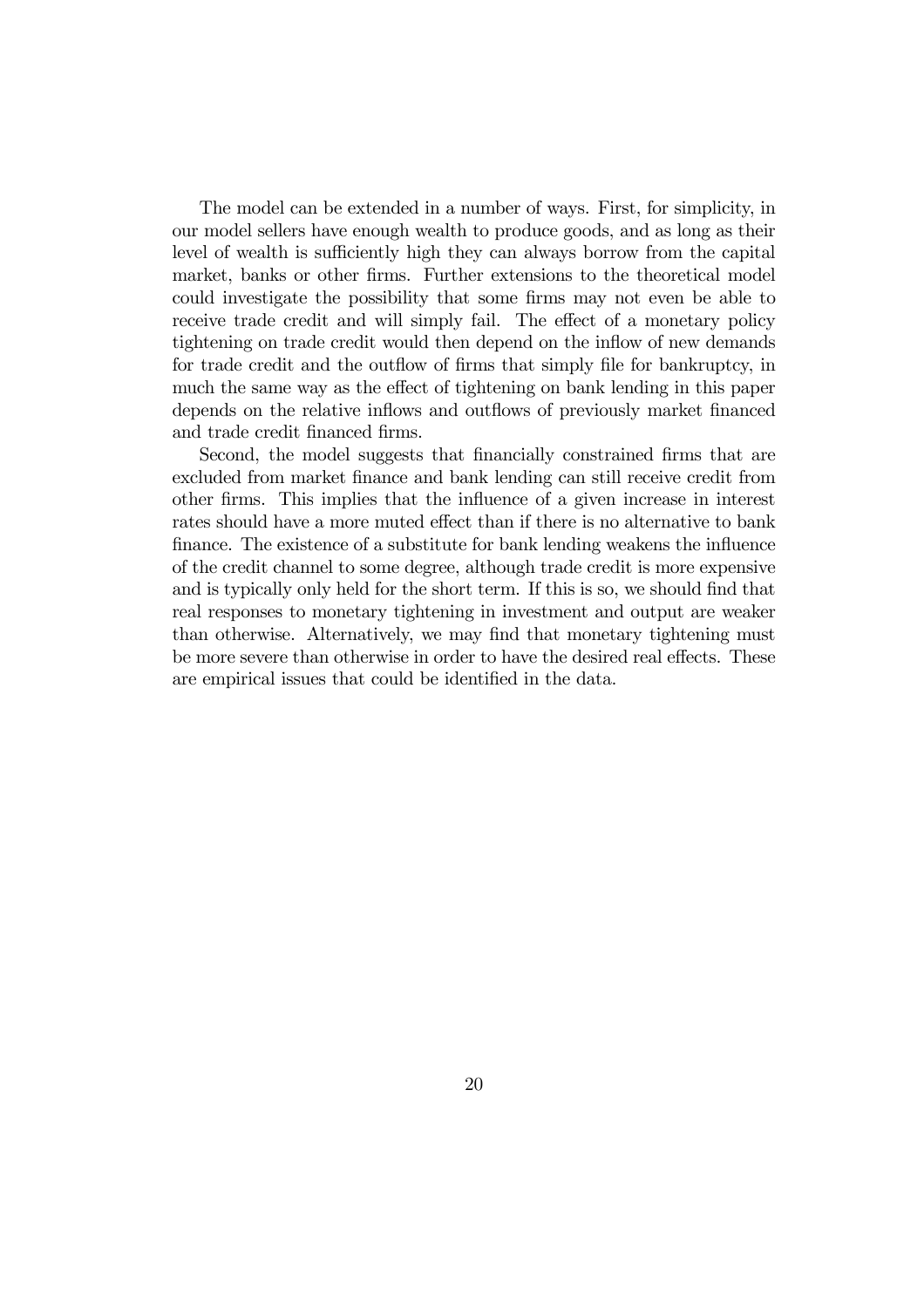# References

- [1] Atanasova, C.V. and Wilson, N. 'Borrowing constraints and the demand for trade credit: evidence from UK panel data', Leeds University Business School, mimeo 2002
- [2] Besanko, D. and G. Kanatas 'Credit market equilibrium with bank monitoring and moral hazard', Review of Financial Studies 6, 213-232, 1993
- [3] Bolton, P. and X. Freixas 'Equity, bonds, and bank debt: capital structure and financial market equilibrium under asymmetric information', Journal of Political Economy 108, 324-351, 2000
- [4] Biais, B. and C. Gollier 'Trade credit and credit rationing', Review of Financial Studies, vol. 10, no. 4, 1997
- [5] Chant, J.'The New Theory of Financial Intermediation.' in K. Dowd and M. K. Lewis (Editors) Current Issues in Financial and Monetary Economics. Basingstoke, Hampshire. Macmillan Education Ltd. pp. 42- 65, 1992.
- [6] Cunat, V. -'Trade credit: suppliers as debt collectors and insurance providers', Financial Markets Group, London School of Economics Mimeo, 2001
- [7] Diamond, D.- 'Monitoring and reputation: the choice between bank loans and directly placed debt', Journal of Political Economy 99, 689- 721, 1991
- [8] Elliehausen, G. and J. Wolken 'An empirical invetigation into motives for demand for trade credit', Federal Reserve Board Staff Study No 165.
- [9] Ferris, J. 'A transactions theory of credit use', Quarterly Journal of Economics vol. 96, pp. 243 - 270, 1981
- [10] Gertler, M. 'Financial structure and aggregate economic activity: an overview', Journal of Money, Credit and Banking 20, 559-588, 1988.
- [11] Gertler, M. and S. Gilchrist 'Monetary policy, business cycles, and the behaviour of small manufacturing firms', Quarterly Journal of Economics 109 (2), pp. 309-340, 1994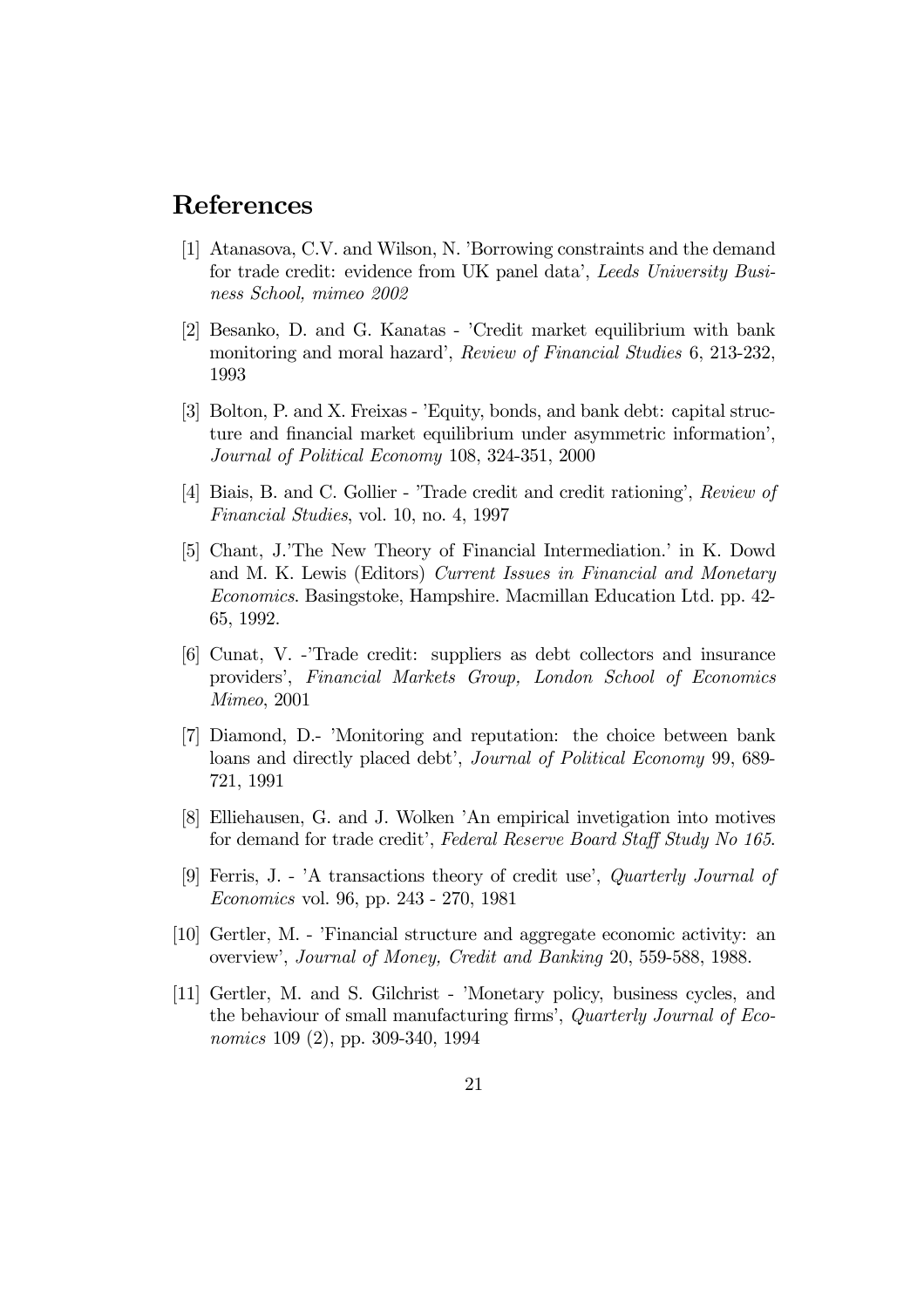- [12] Holmstrom B. and J. Tirole 'Financial intermediation, loanable funds and the real sector', Quarterly Journal of Economics 112, 663-691, 1997
- [13] Hoshi, T., A. Kashyap and D. Scharfstein 'The choice between public and private debt: an analysis of post-regulation corporate financing in Japan', NBER Working Paper No. 4421, 1993
- [14] Hubbard, R.- 'Is there a 'credit channel' for monetary policy?', Federal Reserve Bank of St. Louis Review 63-77, 1995
- [15] Jain, N. 'Monitoring costs and trade credit', The Quarterly Journal of Economics and Finance, vol. 41, pp. 89-110, 2001
- [16] Kashyap, A. and J. Stein 'Monetary policy and bank lending', in N. Mankiw (ed.) Monetary Policy, The University of Chicago Press, Chicago, 1994
- [17] Kashyap, A., J. Stein and D. Wilcox 'Monetary policy and credit conditions: evidence from the composition of external finance', American Economic Review, vol. 83, 1993
- [18] Kohler, M., E. Britton and T. Yates 'Trade credit and the monetary transmission mechanism', Bank of England Discussion Paper, 2000
- [19] Meltzer, A. H. 'Mercantile credit, monetary policy, and the size of firms', Review of Economics and Statistics, vol. 42, pp. 429-437, 1960
- [20] Ng, C. K., J. K. Smith and R.L. Smith 'Evidence on the determinants of credit terms used in interfirm trade', Journal of Finance vol. 54, no. 3, pp. 1109-29, 1999
- [21] Nielsen, J. 'Trade credit and the bank lending channel', Journal of Money, Credit and Banking, vol. 34, no.1, 2002
- [22] Oliner, S. and G. Rudebush 'Is there a broad credit channel for monetary policy?', Federal Reserve Bank of San Francisco, 1996
- [23] Rajan, R. and L. Zingales 'What do we know about capital structure? some evidence from international data', *Journal of Finance*, vol. 50, pp. 1421-1460, 1995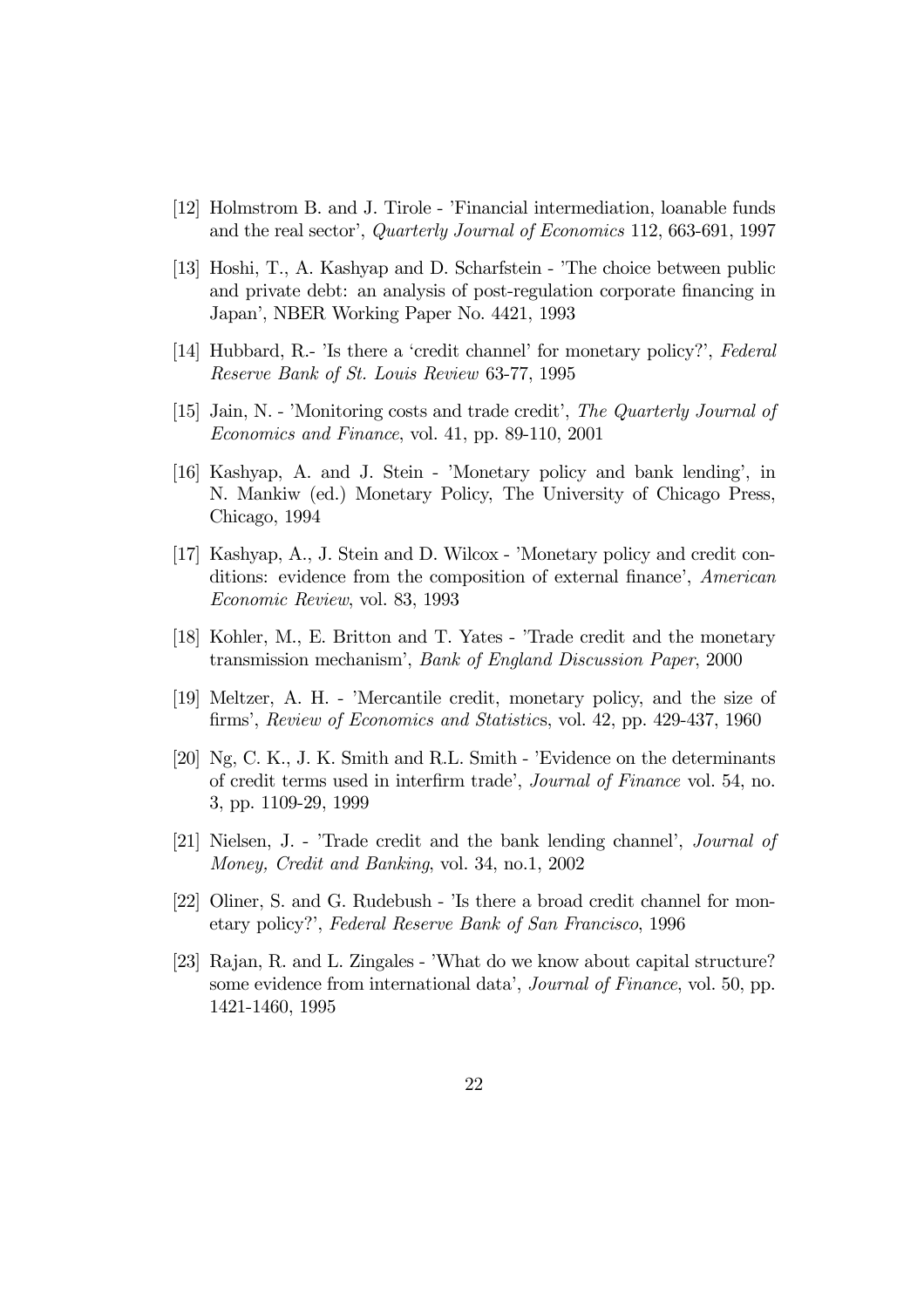- [24] Repullo, R. and J. Suarez 'Entrepreneurial moral hazard and bank monitoring: A model of the credit channel', European Economic Review vol. 44, 2000
- [25] Schwartz, R.A. -' An economic model of trade credit', Journal of Economic and Quantitative Analysis, vol. 9, pp. 643-657, 1974
- [26] Townsend, R. 'Optimal contracts and competitive markets with costly state verification', Journal of Economic Theory, 21, pp. 265-295, 1979.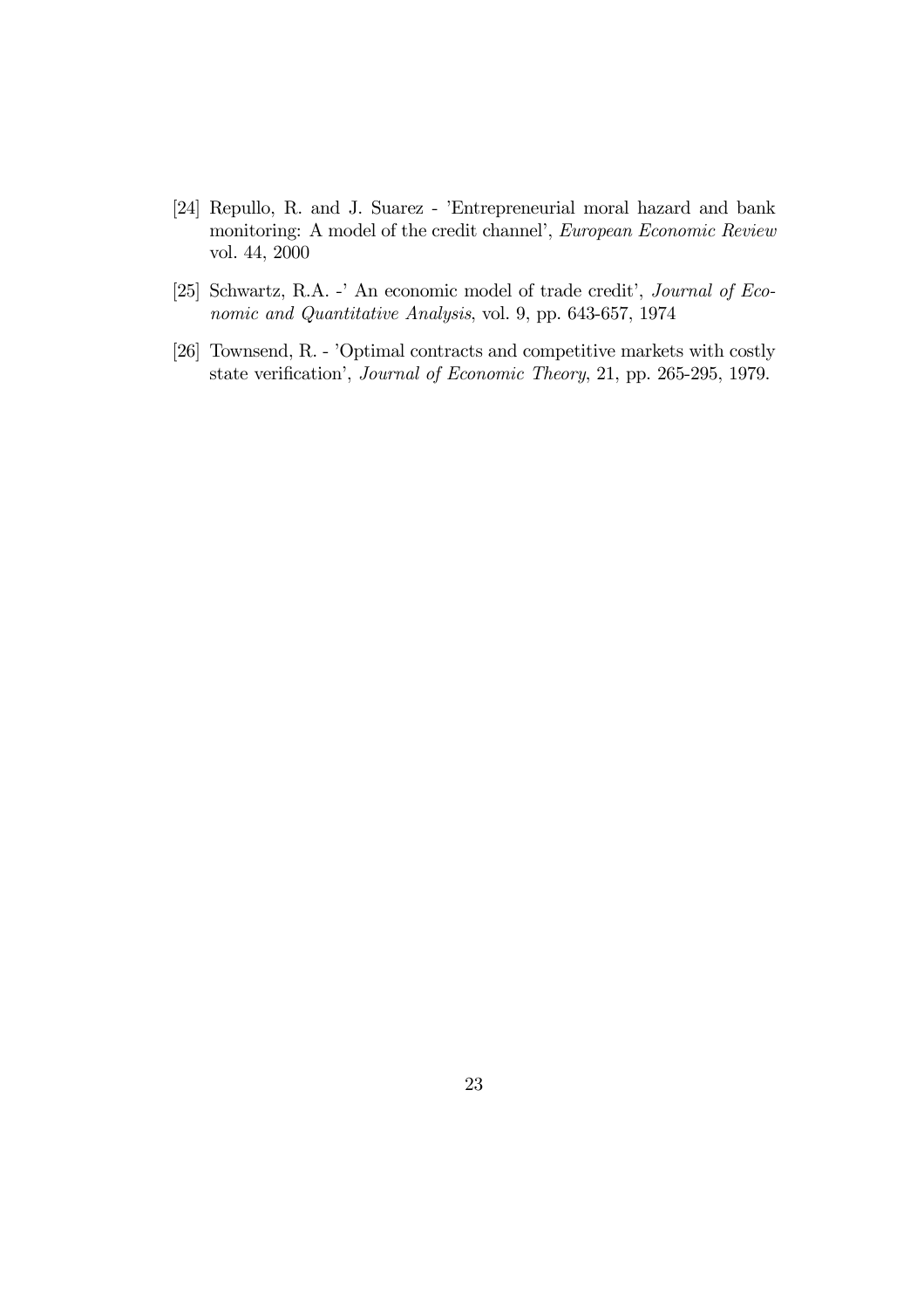#### Appendix

We can write the seller's maximization problem as:

$$
M_{ax} \left\{ \begin{array}{c} \int_{W_0}^{\hat{W}} [R_T (P - W_i) + RW_i - PR] dW_i \\ + \int_{W_1}^{W_0} [R_T (P - W_i) + RW_i - CR] dW_i \end{array} \right\} \quad s.t. \ W_1 \ge 0 \qquad (12)
$$

After simplifying the expressions, we write the Lagrangian:

$$
\mathcal{L} = \int_{W_1}^{\hat{W}} (R_T - R) (P - W_i) dW_i + \int_{W_1}^{W_0} (P - C) R dW_i + \lambda W_1 \tag{13}
$$

where  $\lambda$  denotes the Lagrangian multiplier. We take the derivative with respect to  $\hat{W}$ , taking into account that both  $R_T$  and  $W_1$  are functions of  $\hat{W}$ . The first order condition is then

$$
(R_T - R)\left(P - \hat{W}\right) - \frac{\partial W_1}{\partial \hat{W}}\left[ (R_T - R)(P - W_1) + (P - C)R \right] + \frac{\partial R_T}{\partial \hat{W}}\left[ (P - W_1)^2 - \left(P - \hat{W}\right)^2 \right] + \lambda \frac{\partial W_1}{\partial \hat{W}} = 0
$$
(14)

There are two distinct cases: (1)  $\lambda = 0, W_1 > 0, (2) \lambda > 0, W_1 = 0.$ 

1) In the first case the first-order condition becomes

$$
(R_T - R)\left(P - \hat{W}\right) - \frac{\partial W_1}{\partial \hat{W}}[(R_T - R)(P - W_1) + (P - C)R]
$$

$$
+ \frac{\partial R_T}{\partial \hat{W}}[(P - W_1)^2 - \left(P - \hat{W}\right)^2] = 0 \tag{15}
$$

Using equations (9) and (11) and taking into account that  $\frac{\partial W_1}{\partial \hat{W}} = \frac{\partial W_1}{\partial R_T} * \frac{\partial R_T}{\partial \hat{W}}$ we get

$$
(1 - \alpha)m(P - \hat{W})^2 - \frac{(1 - \alpha)m}{2} * \left[ \frac{[\alpha H + (1 - \alpha)L - PR]^2}{(1 - \alpha)^2 m^2 (P - \hat{W})^2} - (P - \hat{W})^2 \right] + \frac{\alpha H + (1 - \alpha)L - PR}{(1 - \alpha)m(P - \hat{W})^2} * [\alpha H + (1 - \alpha)L - PR + (P - C)R] = 0 \quad (16)
$$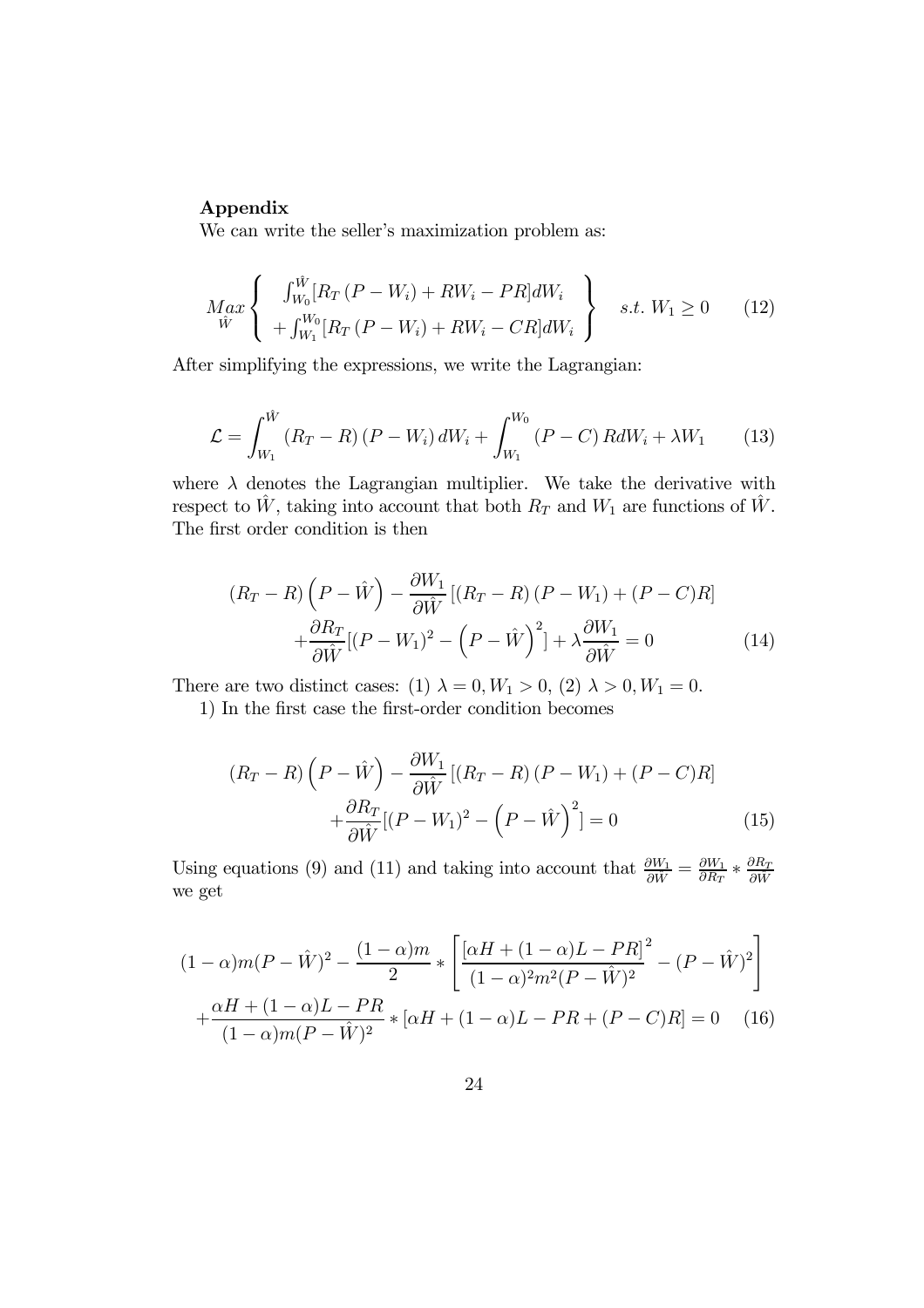Let  $X = (1 - \alpha)m(P - \hat{W})^2$  and  $A = \alpha H + (1 - \alpha)L - PR$ . Equation (18) becomes

 $(X + \frac{A}{X} * [A + (P - C)R] - \frac{A^2}{2X} + \frac{X}{2} = 0$ Rearranging

 $3X^2 + A * [A + 2(P - C) R] = 0$ 

Since  $A > 0$  and  $X > 0$  we have a corner solution because the first order condition is always positive for  $W_1 > 0$ .

2) In the second case, we have  $\lambda > 0, W_1 = 0$ . Solving the first order condition we get the expression of  $\lambda$ .  $W_1 = 0$  implies

$$
P - \frac{\alpha H + (1 - \alpha)L - PR}{R_T - R} = 0.
$$

Therefore,  $\alpha H + (1 - \alpha)L = PR_T$ . Using equation (9) we get

$$
\hat{W} = P - \frac{\alpha H + (1 - \alpha)L - PR}{(1 - \alpha)mP} \tag{17}
$$

The condition that  $W_0$  be positive guarantees that  $\hat{W}$  is greater than  $W_0$ . The condition (see Proposition 1)  $\alpha H + (1 - \alpha)L - PR > (1 - \alpha)m\left(\frac{L}{R}\right)^2$ implies that  $\hat{W}$  is lower than  $\bar{W}$ .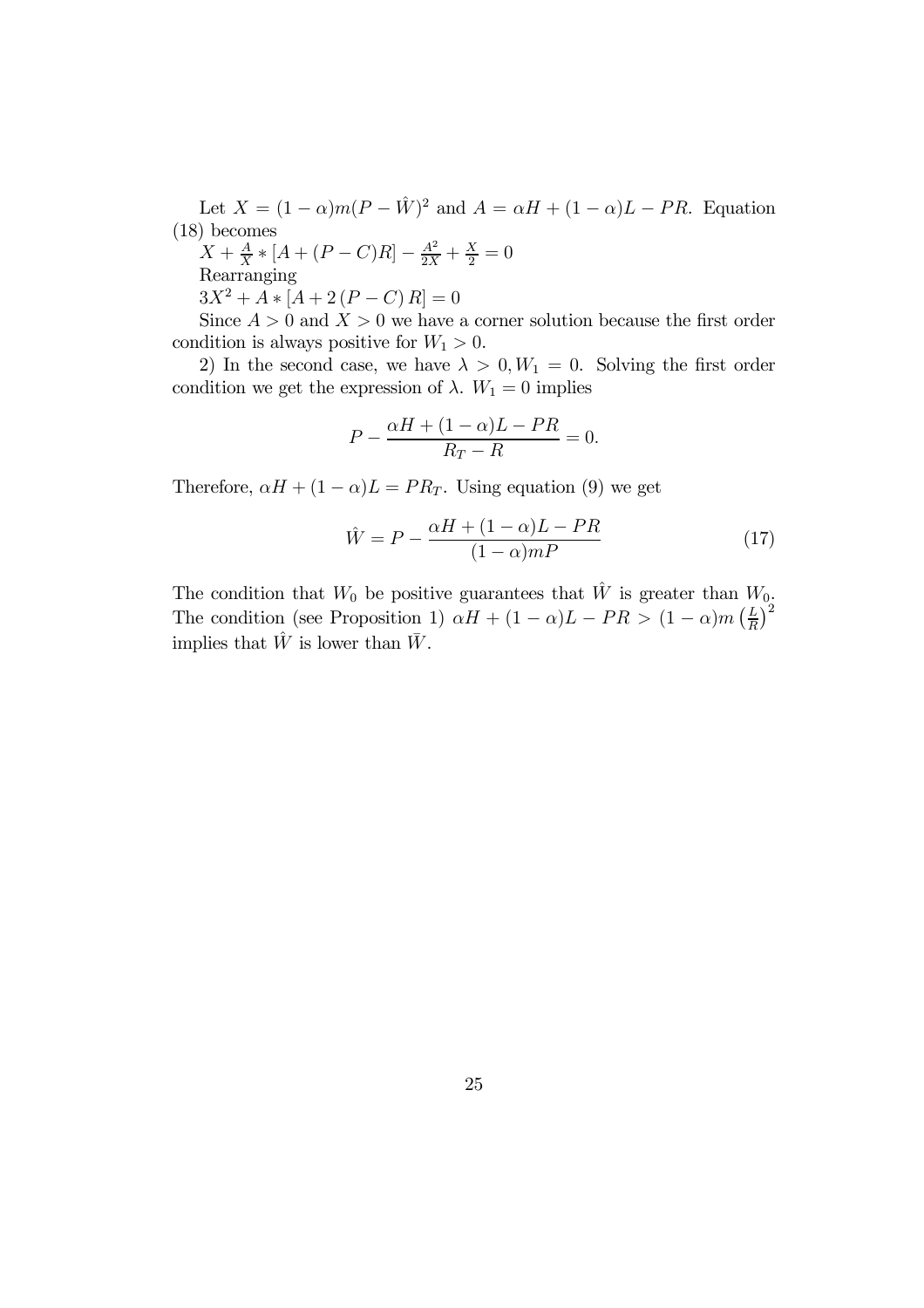Scale of Trade Credit and Bank Lending 1990-1999, UK Manufacturing Firms (£ millions per annum)

| years         | average trade              | average bank   | average trade | net trade    |
|---------------|----------------------------|----------------|---------------|--------------|
|               | $\text{credit}(\text{TC})$ | lending $(BL)$ | debt(TD)      | credit (NTC) |
| $(1)$ 1990-92 | 79.9                       | 75.6           | 87.5          | 7.63         |
| $(2)$ 1993-99 | 67.1                       | 114.7          | 93.6          | 26.7         |
| Ratio         | $1.19\,$                   | 0.66           | 0.93          | 0.29         |

### Table 2

Ratios of Trade Credit to Bank Lending 1990-1999, UK Manufacturing Firms

| $\gamma_{\rm ears}$ |            | $TC/(TC+BL)$ | TC/Liabilities | <b>BL</b> /Liabilities |
|---------------------|------------|--------------|----------------|------------------------|
| 1990-92             | $1.06\,$   | $\rm 0.51$   | $\rm 0.25$     | 0.24                   |
| 1993-99             | $\rm 0.58$ | 0.37         | $\rm 0.16$     | $\rm 0.28$             |
| Ratio               | .82        | 1.38         | 1.56           | $0.86\,$               |

#### Table 3

Size categories firms (two out of three criteria should be satisfied)

| Years                   | Small                      | Medium                                                    |  |
|-------------------------|----------------------------|-----------------------------------------------------------|--|
| Turnover                |                            | $\max \,\mathcal{L}$ 2.8 mil   max $\mathcal{L}$ 11.2 mil |  |
| Balance sheet           | $\max \tL 1.4 \text{ mil}$ | $\max \tL 5.6 \text{ mil}$                                |  |
| Ratio $(1)/(2)$         | max 50                     | max 250                                                   |  |
| $C_{\text{source}}$ DTI |                            |                                                           |  |

Source: DTI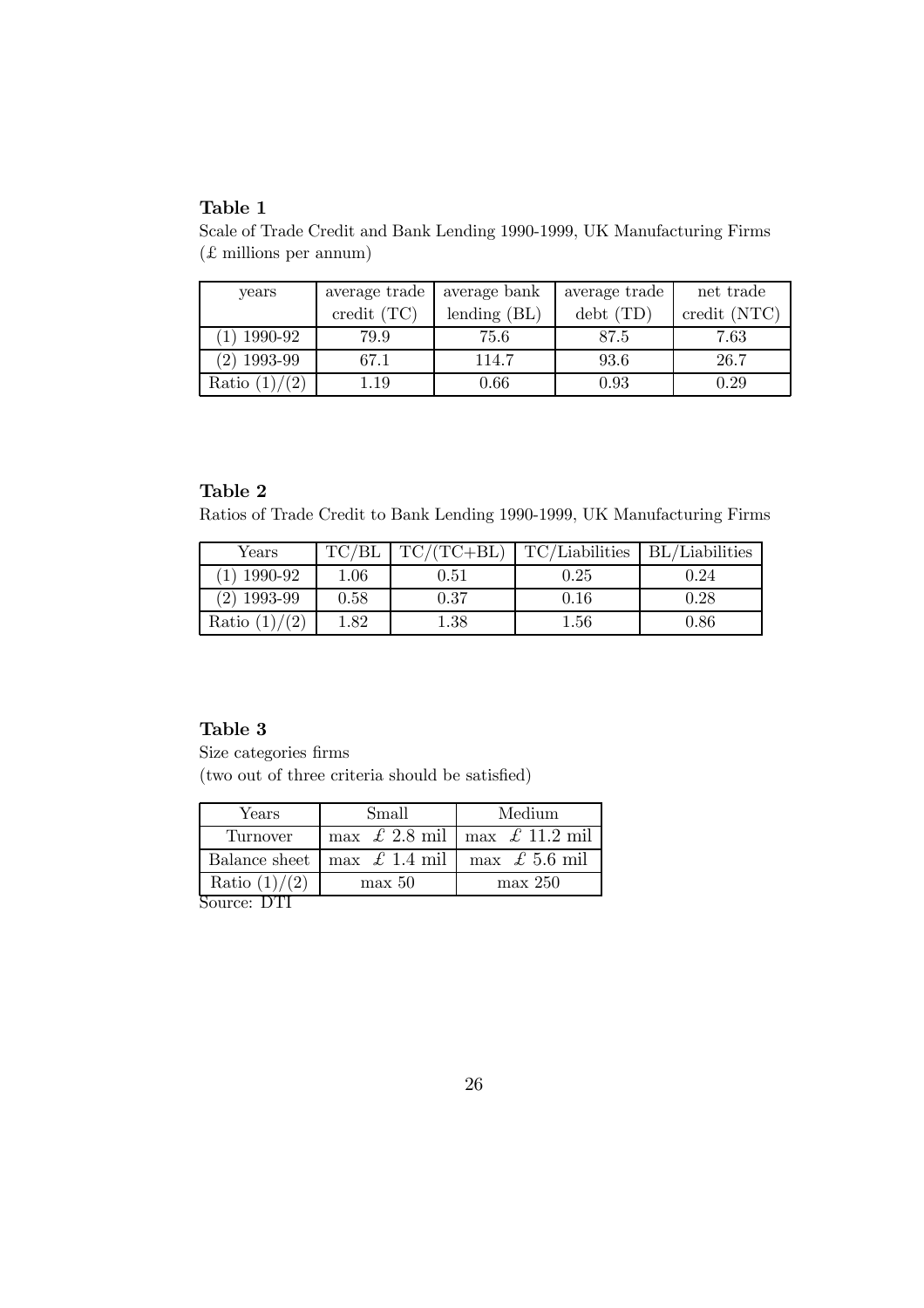Response of Trade Credit Ratios to a Monetary Policy Tightening (1990-1992) versus Loosening (1993-1999) according to Size (DTI definition)

| monetary stance                                 | small        | medium       | large        |  |  |
|-------------------------------------------------|--------------|--------------|--------------|--|--|
|                                                 |              |              |              |  |  |
| Ratio: Trade Credit / (TradeCredit + BankLoans) |              |              |              |  |  |
| Tight                                           | $0.0371***$  | $0.0127***$  | $0.0092***$  |  |  |
|                                                 | (0.0017)     | (0.0009)     | (0.0007)     |  |  |
| $_{\textrm{Loose}}$                             | $-0.0018$    | $-.0063***$  | $-0.0067***$ |  |  |
|                                                 | (0.0025)     | (0.0015)     | (0.0015)     |  |  |
|                                                 |              |              |              |  |  |
| Ratio: Trade Credit / Total Liabilities         |              |              |              |  |  |
| Tight                                           | $0.0314***$  | $0.0153***$  | $0.0.143***$ |  |  |
|                                                 | (0.0016)     | (0.0008)     | (0.0005)     |  |  |
| Loose                                           | $-0.0009$    | $-0.0026***$ | $-0.0011***$ |  |  |
|                                                 | (0.0018)     | (0.001)      | (0.0008)     |  |  |
|                                                 |              |              |              |  |  |
| Ratio: Bank Lending/ Total Liabilities          |              |              |              |  |  |
| Tight                                           | $-0.0245***$ | $-0.0033***$ | $0.0016***$  |  |  |
|                                                 | (0.0012)     | (0.0006)     | (0.0005)     |  |  |
| $_{\textrm{Loose}}$                             | $0.0032*$    | $0.0056***$  | $0.0079***$  |  |  |
|                                                 | (0.0019)     | (0.0012)     | (0.0012)     |  |  |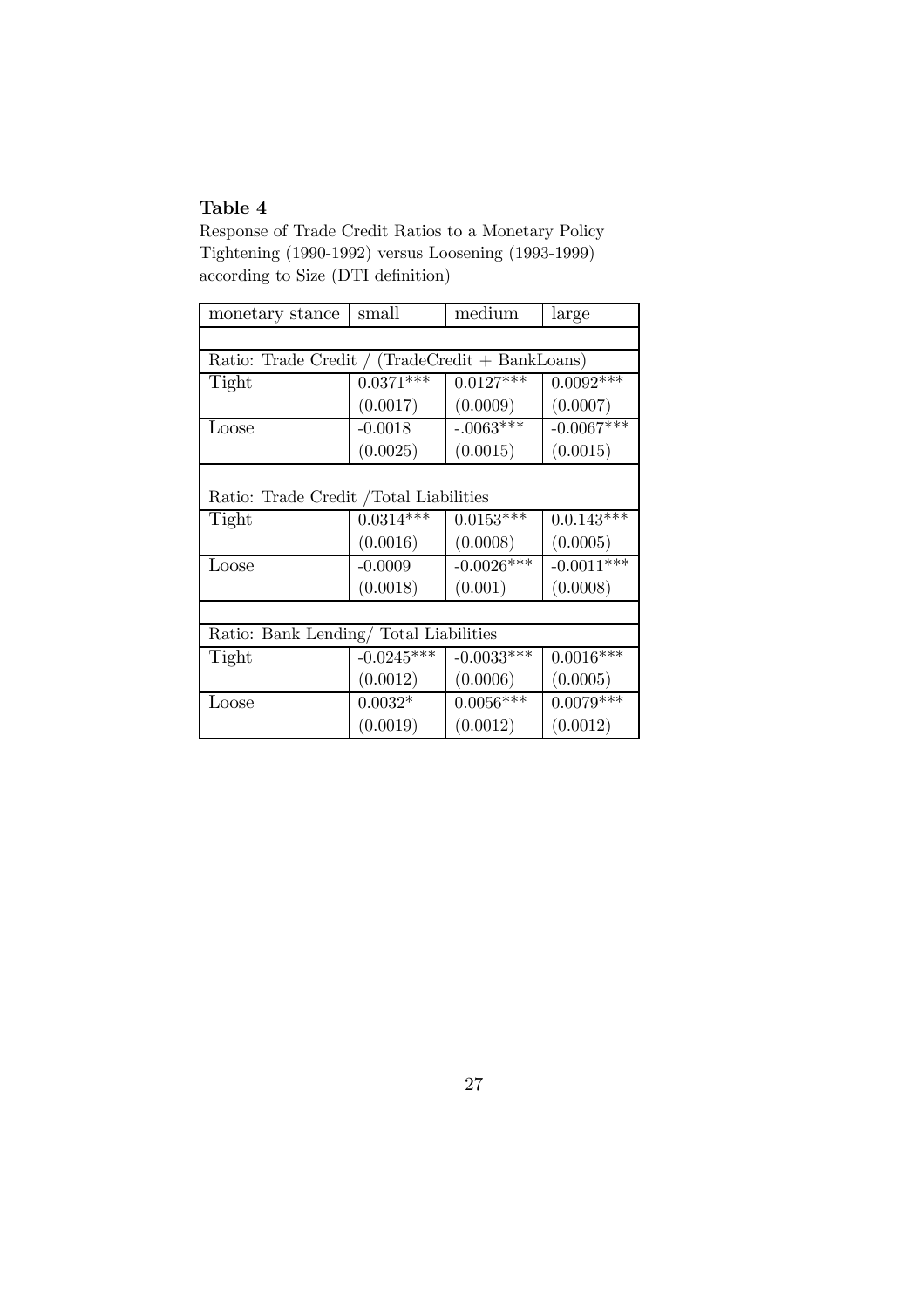Response of Trade Credit Ratios to a Monetary Policy Tightening (1990-1992) versus Loosening (1993-1999) according to Size (definition based on assets only)

| monetary stance                                 | small        | medium      | large       |  |  |
|-------------------------------------------------|--------------|-------------|-------------|--|--|
|                                                 |              |             |             |  |  |
| Ratio: Trade Credit / (TradeCredit + BankLoans) |              |             |             |  |  |
| Tight                                           | $0.0347***$  | $0.0164***$ | $0.0101***$ |  |  |
|                                                 | (0.0018)     | (0.001)     | (0.0007)    |  |  |
| Loose                                           | $-0.001$     | $-.0079***$ | $-0.008***$ |  |  |
|                                                 | (0.0026)     | (0.0016)    | (0.0014)    |  |  |
|                                                 |              |             |             |  |  |
| Ratio: Trade Credit / Total Liabilities         |              |             |             |  |  |
| Tight                                           | $0.0304***$  | $0.017***$  | $0.0146***$ |  |  |
|                                                 | (0.0017)     | (0.0009)    | (0.0005)    |  |  |
| Loose                                           | $-0.0023$    | $-0.0025**$ | $-0.002***$ |  |  |
|                                                 | (0.0019)     | (0.001)     | (0.0007)    |  |  |
|                                                 |              |             |             |  |  |
| Ratio: Bank Lending/ Total Liabilities          |              |             |             |  |  |
| Tight                                           | $-0.0226***$ | $-0.007***$ | $0.0012***$ |  |  |
|                                                 | (0.0012)     | (0.0007)    | (0.0005)    |  |  |
| $_{\text{Loose}}$                               | 0.002        | $0.0066***$ | $0.0089***$ |  |  |
|                                                 | (0.0019)     | (0.0012)    | (0.001)     |  |  |